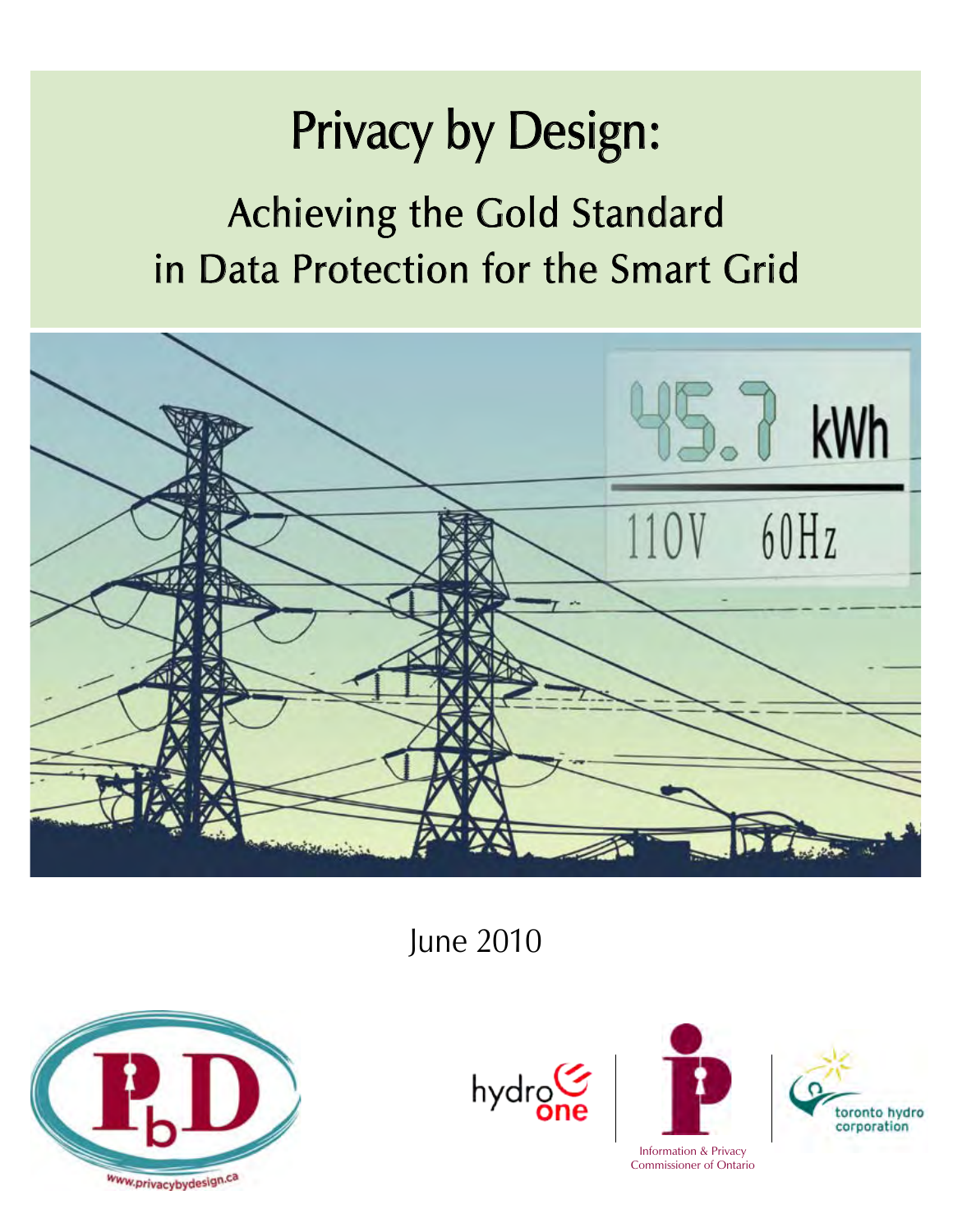## Acknowledgements

The contributors gratefully acknowledge and thank the following staff for their work in preparing this document:

- Catherine Thompson, Regulatory and Policy Advisor, Ontario Information and Privacy Commissioner's Office
- Jim Hall, Manager, Business Development and Support, Hydro One Networks Inc.
- • Kshamit Dixit, Manager IT & Security Office, Toronto Hydro Electric System

The contributors would also like to thank the following for their participation and work in facilitating this project:

- • Michelle Chibba, Director, Policy Department, Ontario Information and Privacy Commissioner's Office
- Michael Winters, Chief Information Officer, Hydro One Networks Inc., Rick Stevens, Director, Distribution Development, Hydro One Networks Inc., and Adele Pantusa, Senior Legal Counsel, Hydro One Networks Inc.
- Blair Peberdy, Vice-President, Marketing, Communications and Public Affairs, Toronto Hydro Electric System, and Vanessa Nero, Web and E Communications Consultant, Toronto Hydro Electric System



2 Bloor Street East Suite 1400 Toronto, Ontario M4W 1A8 Canada

416-326-3333 1-800-387-0073 Fax: 416-325-9195 TTY (Teletypewriter): 416-325-7539 Website: www.ipc.on.ca Privacy by Design: www.privacybydesign.ca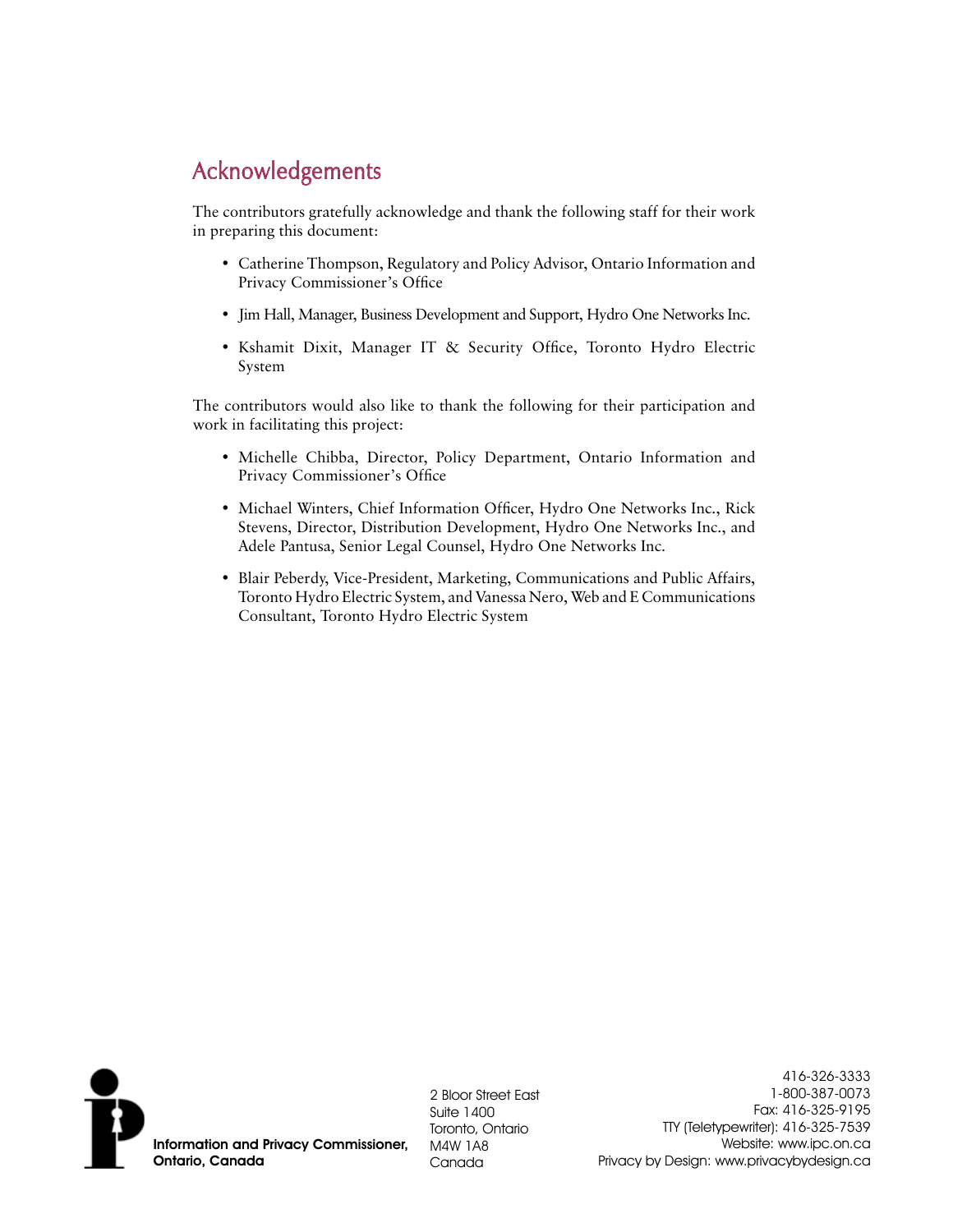

# Foreword

There are two schools of thought among electrical utilities regarding the Smart Grid. The first is that the Smart Grid is simply an extension of current functions and that taking a business-asusual approach is sufficient. The second is that the Smart Grid presents new opportunities for growth and change, as well as new challenges for collecting more granular data than ever before on customers' energy consumption. Utilities that ascribe to the second group recognize that the Smart Grid will be transformative in nature and can take steps to address any new issues that may arise. I call this taking a "positive-sum" approach wherein the interests of both electrical reform *and* privacy may be achieved.

As Information and Privacy Commissioner of Ontario, I am joined by Ontario's largest electricity companies — Hydro One Inc. ("Hydro One") and Toronto Hydro — to showcase the strong privacy protections embedded in the province of Ontario's emerging Smart Grid system. Hydro One and Toronto Hydro provide electricity to over two million households in a province with comprehensive privacy laws, and are therefore uniquely positioned to understand how to implement large scale systems while respecting privacy. I would like to thank Laura Formusa, Hydro One Networks Inc., and Anthony Haines, Toronto Hydro Electric System, for their leadership.

With virtually every home and business in Canada's most populous province now having a smart meter, we can say that Ontario is a strong leader in laying the Smart Grid infrastructure that is essential to the future of electricity provision and the conservation of electricity. We are also a leader in the area of privacy and Smart Grid policy. The Office of the Information and Privacy Commissioner of Ontario is foremost in promoting the concepts of *Privacy by Design* and Positive-Sum applications of privacy around the world.

We hope this best practice document will assist utilities, including those in the United States and around the world, to understand how Fair Information Practices (FIPs) and *Privacy by Design* can be incorporated into the design and architecture of Smart Grid systems. Utilities will benefit enormously from striving to achieve the Gold Standard in Data Protection for the Smart Grid — *Privacy by Design*.

**Ann Cavoukian, Ph.D.** Information and Privacy Commissioner Ontario, Canada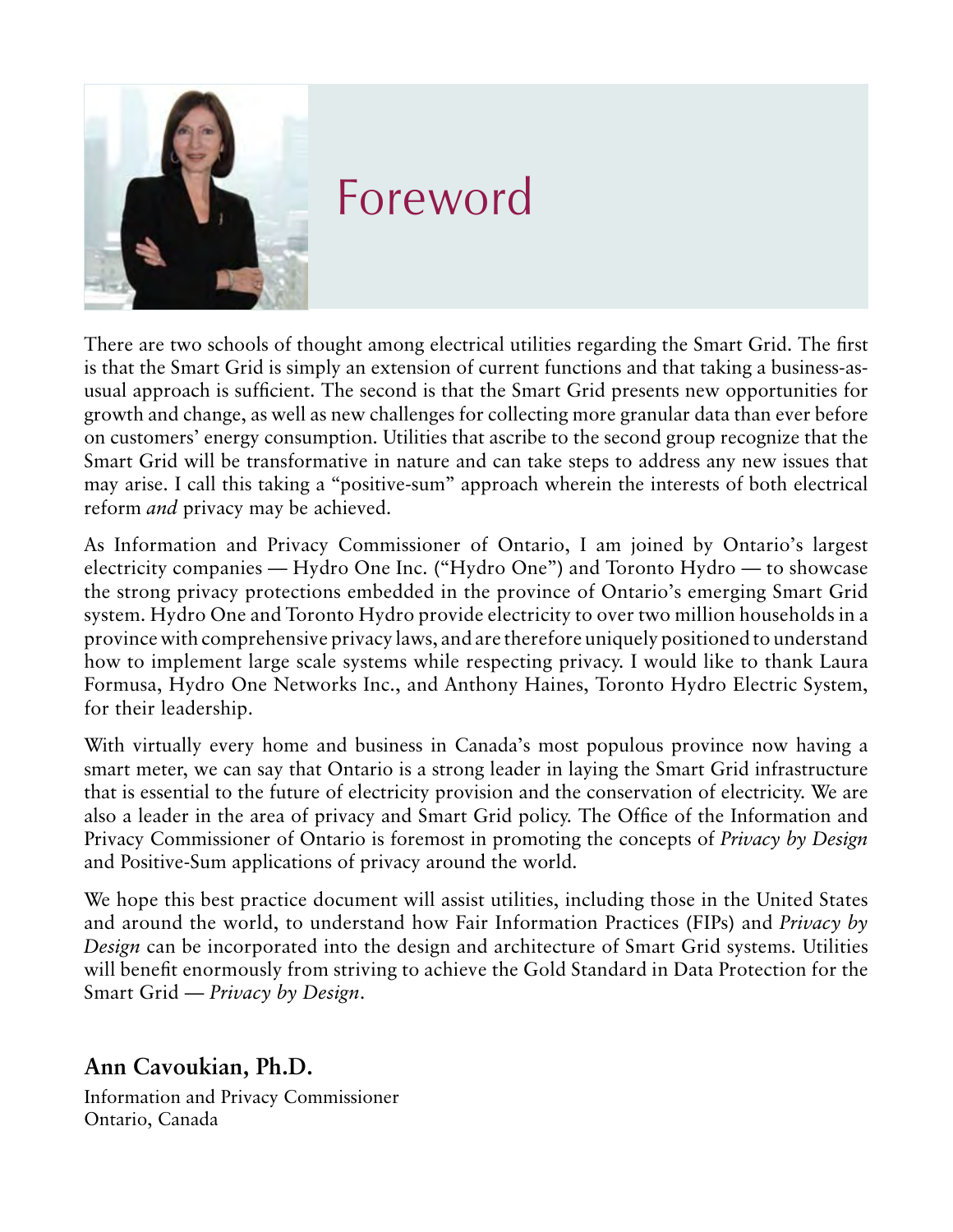

# Table of Contents

| <b>Executive Summary</b>                                             | 1  |
|----------------------------------------------------------------------|----|
| Introduction                                                         | 3  |
| The Smart Grid in Ontario                                            | 5  |
| Personal Information on the Smart Grid                               | 11 |
| Privacy by Design: The Gold Standard for the Smart Grid              | 15 |
| Best Practices: Privacy on the Smart Grid                            | 16 |
| Smart Grid Privacy by Design Use Case Scenarios                      | 18 |
| Conclusion                                                           | 26 |
| Overview of Organizations                                            | 27 |
| Appendix $A$ — The 7 Foundational Principles of<br>Privacy by Design | 28 |
| Appendix B — Electricity in Ontario                                  | 29 |
| Appendix C — Fair Information Practices                              | 31 |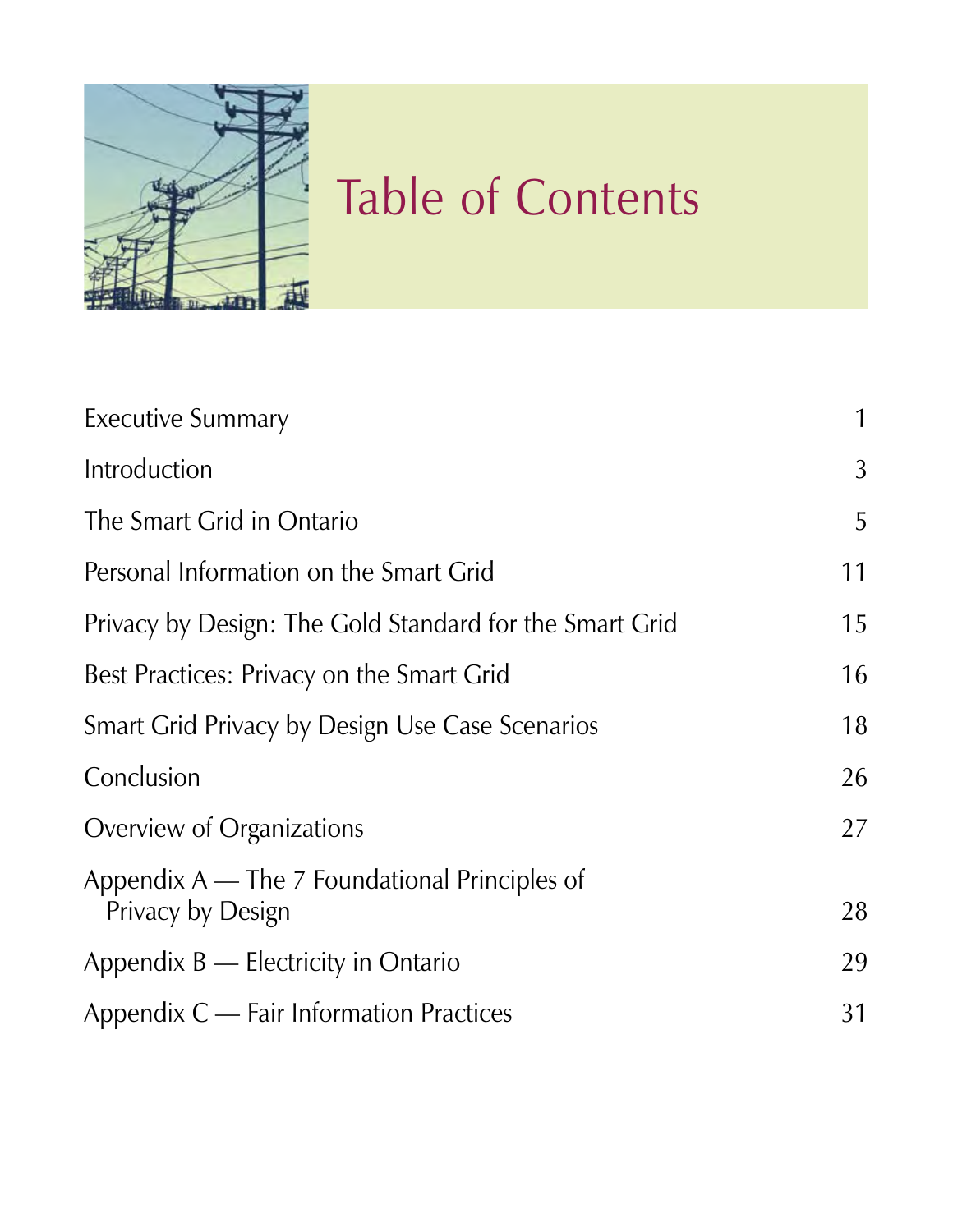

# Executive Summary

*Privacy by Design* (the Gold Standard for data protection), is *the* standard to be adopted for Smart Grid implementation for data protection. Embracing a positive-sum model whereby privacy and energy conservation may be achieved in unison is key to ensuring consumer confidence in electricity providers, as Smart Grid projects are initiated. Customer adoption and trust of Smart Grid energy savings programs is an integral factor in the success of energy conservation.

## The Smart Grid in Ontario

The Smart Grid in Ontario is developing through the widespread installation of smart meters, timeof-use, demand management initiatives, and the creation of a Smart Metering Entity resulting from legislative action by the Government of Ontario in the *Green Energy Act, 2009* and the *Electricity Act, 1998*. The province's goal is to meet electricity demand over the next 20 years, while also achieving energy conservation and use of renewable energy resources (for example, to discontinue the use of coal plants by 2014). Functional specifications were issued by the Government that all electricity providers must meet in achieving smart meter policy goals to support the Smart Grid, and the Smart Metering Entity is responsible for the consolidation, management and storage of consumer electricity consumption information.

Hydro One and Toronto Hydro are involved with several Smart Grid activities. Hydro One's focus is on integrating renewable energy generation, customer demand management, and system automation. As well, Hydro One will conduct pilots to investigate, understand and prepare for new innovative technologies to enable the Smart Grid. For example, a Smart Grid zone ("Smart Zone") will be created in a geographic subset of its system. Toronto Hydro's Smart Grid roadmap includes several initiatives focused on climate protection, energy security and customer satisfaction. Toronto Hydro's activities will be in the area of conservation and demand management, distribution grid automation and home energy management systems.

## Personal information and the Smart Grid

What constitutes "personal information" on the Smart Grid is the subject of much discussion. Personal information is defined by the *Freedom of Information and Protection of Privacy Act* (*FIPPA*) and the *Municipal Freedom of Information and Protection of Privacy Act* (*MFIPPA*), as "recorded information about an identifiable individual." Once it becomes apparent that a Smart Grid technology, system or project will involve the collection of personal information, privacy considerations begin to apply, such as limiting the amount of personal information collected, used or disclosed, and the safeguarding of that information. The digitization of smart meter information has an impact on privacy experienced in other areas where traditional paper records are being transferred into digital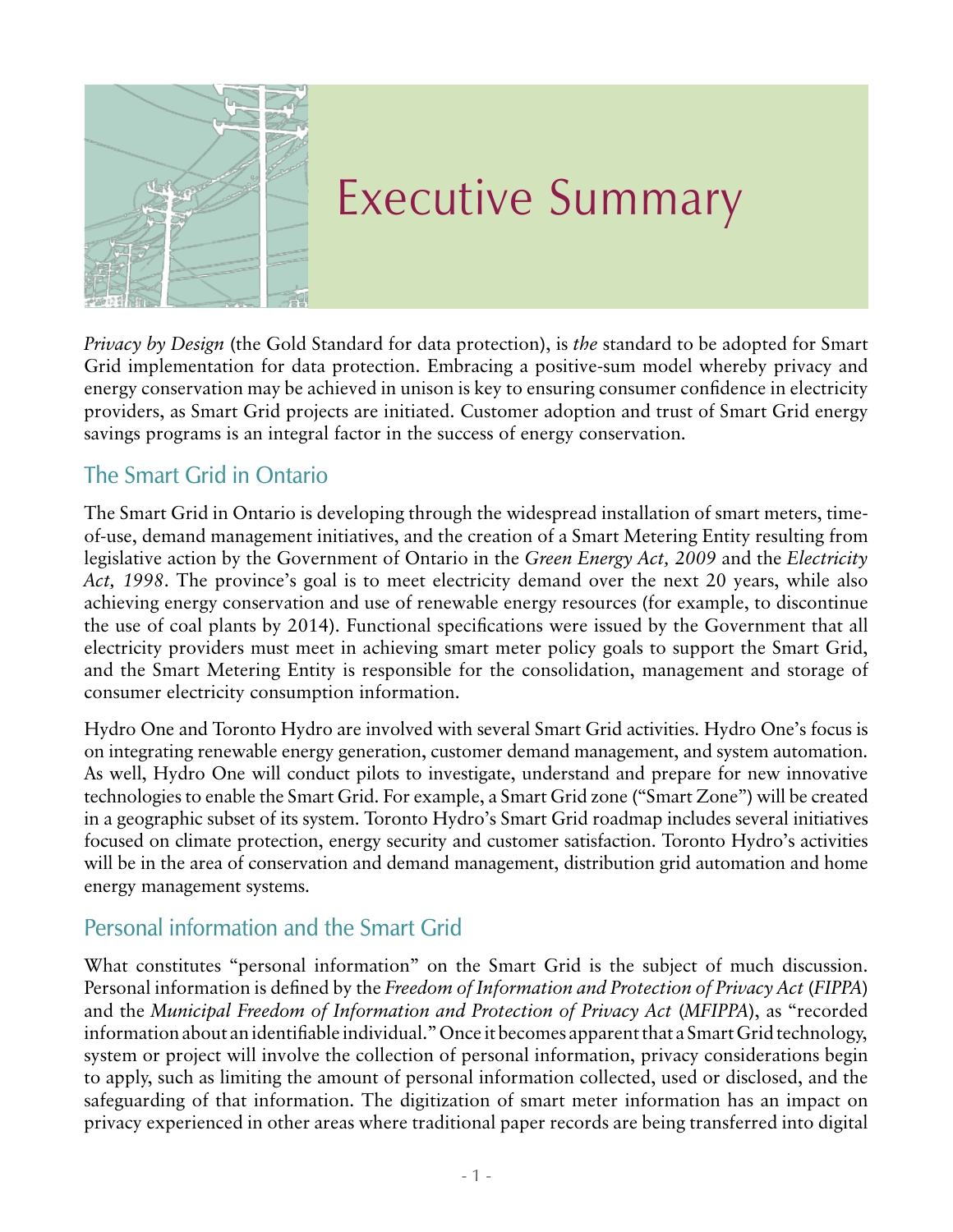form. Digital smart meter data, like all digital data, is vulnerable to accessing, copying, matching, merging and massive dissemination.

The changing nature and vast increase of information gathered on the Smart Grid is also resulting in changes in the nature of utilities as power providers. Lack of integration between various systems in the area of communications, operations and information systems, is a significant gap within which challenges may arise for utilities. Utilities should be aware of the gaps and opportunities to work *Privacy by Design* into these systems, such as the introduction of smart transformers and power line monitors, and the centralization and integration of data and processes.

## Best practices for Smart Grid Privacy by Design

*Privacy by Design* extends to a "Trilogy" of encompassing applications: 1) IT systems; 2) accountable business practices; and 3) physical design and networked infrastructure. *Privacy by Design* may be accomplished by practicing the originating 7 Foundational Principles,<sup>1</sup> which have been specifically adapted to the Smart Grid context, to create Best Practices for Smart Grid *Privacy by Design*:

- 1. Smart Grid systems should feature privacy principles in their overall project governance framework and proactively embed privacy requirements into their designs, in order to prevent privacy-invasive events from occurring;
- 2. Smart Grid systems must ensure that privacy is the default the "no action required" mode of protecting one's privacy — its presence is ensured;
- 3. Smart Grid systems must make privacy a core functionality in the design and architecture of Smart Grid systems and practices — an essential design feature;
- 4. Smart Grid systems must avoid any unnecessary trade-offs between privacy and legitimate objectives of Smart Grid projects;
- 5. Smart Grid systems must build in privacy end-to-end, throughout the entire life cycle of any personal information collected;
- 6. Smart Grid systems must be visible and transparent to consumers engaging in accountable business practices — to ensure that new Smart Grid systems operate according to stated objectives;
- 7. Smart Grid systems must be designed with respect for consumer privacy, as a core foundational requirement.

## Smart Grid Privacy by Design Use Case Scenarios

Each Best Practice can be applied by utilities in the planning of their Smart Grid activities. This is illustrated through two use case scenarios describing the implementation of *Privacy by Design* into Smart Grid projects in the areas of 1) customer information access and 2) customer enablement. The customer information access use case scenario shows how all customers must be authenticated, and how multiple consecutive access failure attempts will disable the account. In the first scenario, protecting access to customer information will foster trusting relationships — allowing the customer to trust the utility, and therefore increasing the likelihood of his/her participation to realize the benefits of the Smart Grid. The customer enablement use case scenario examines how privacy concepts may be built into the core design, directly involving customers in the dynamic management of the electrical grid.

<sup>1</sup> *The 7 Foundational Principles of Privacy by Design* may be found in Appendix A.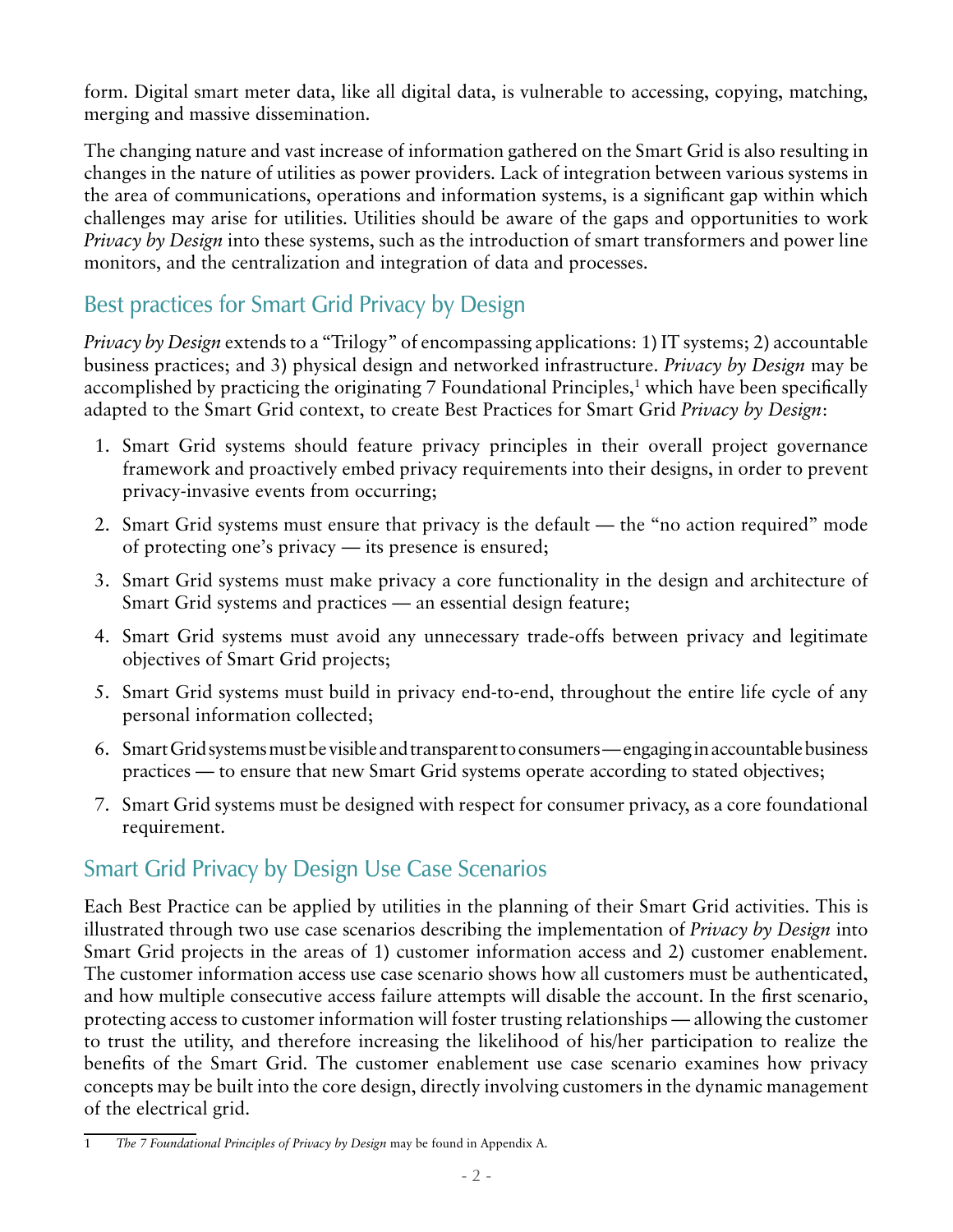

# Introduction

*At the end of the day, it's all about standards. If we get that right at the onset, we create an ecosystem for the development of technologies that will thrive in the present and future.*

Chuck Adams, President of IEEE2

While the Smart Grid has the potential to deliver substantial value, it represents a significant endeavour that will require privacy risk mitigation measures to be taken. Many technologies and standards are still in their early stages of development, and not all will move into commercialization or reach a suitable practice point for mass deployment. The costs and time required, as well as the benefits attained, will depend on the scope and pace of implementation, technology trends, and consumer acceptance and adoption. Utilities have an interest in ensuring that consumer adoption of Smart Grid energy saving programs is not impeded by fears relating to privacy. Electricity providers must embrace a new positive-sum business model — one that is protective of privacy — or risk losing consumer confidence and the public's trust.3

In November 2009 the Information and Privacy Commissioner of Ontario (IPC) released a white paper with the Future of Privacy Forum entitled, *SmartPrivacy for the Smart Grid: Embedding Privacy into the Design of Electricity Conservation,* to call attention to the privacy concerns related to the Smart Grid, and argue that energy conservation can be achieved without sacrificing the privacy of energy consumers. We call this a "positive-sum" doubly-enabling model, not the dated win-lose model involved in traditional zero-sum paradigms.<sup>4</sup> The paper explored how the nature of utilities as power providers will shift due to the large amounts of personal information they will be collecting from consumers as a result of advancements in the Smart Grid, such as the installation of smart meters and the use of smart appliances by households. The concepts discussed in that paper, featuring *Privacy by Design*, are gaining widespread momentum. Ontario's use of *Privacy by Design* has been adopted in various arenas including submissions to the U.S. National Institute of Standards and Technology and the U.S. Federal Communications Commission.5 *Privacy by Design*

<sup>2</sup> Chuck Adams, "Smart grid standards: Why are they needed and how will they work?" *Connected Planet*, 7 April 2010

<sup>3</sup> A survey conducted in 22 countries revealed that 32 per cent of consumers do not trust energy companies, and 46 per cent trust energy companies, however only if they have direction from government. *Accenture New Energy World Survey*, 9 March 2010: http://newsroom.accenture.com

<sup>4</sup> See A. Cavoukian, *Transformative Technologies Deliver Both Security and Privacy: Think Positive-Sum not Zero-Sum*, online at: www.ipc.on.ca

<sup>5</sup> E.g. Comments Of The Center For Democracy & Technology Before the Department of Commerce, National Institute of Standards and Technology on Draft NIST Interagency Report (NISTIR) 7628, Smart Grid Cyber Security Strategy And Requirements, December 1, 2009, available online: http:// www.cdt.org/files/pdfs/CDT%20Comment%20NISTIR%207628%20Draft%2012-02-09%20FINAL%20-%20updated.pdf; Comments Of The Center For Democracy & Technology Before the Federal Communications Commission In the Matter of Smart Grid Technology, October 2, 2009, available online: http://www.cdt.org/privacy/20091002\_fcc\_smart\_grid.pdf .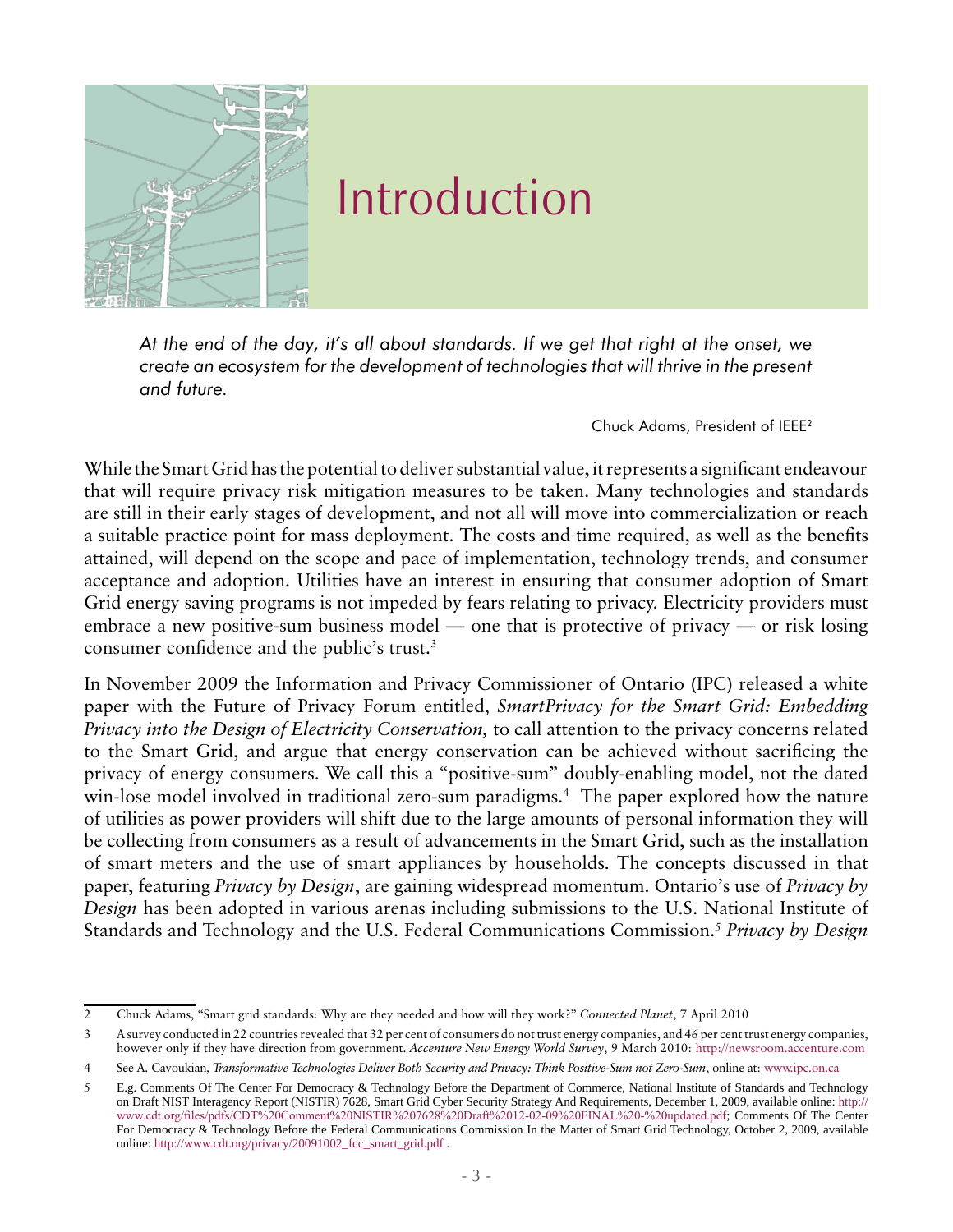encompasses and compliments parallel concepts in the area of safety,<sup>6</sup> with which utility personnel may be more familiar.

Privacy standards are needed against which utility stakeholders can map their Smart Grid developments and implementation.7 For example, observers have commented that "making sense of all the data is a big challenge for utilities" in the United States.<sup>8</sup> Even in jurisdictions, such as the United States, that do not have overarching privacy laws as in Ontario, the need to protect the privacy of energy consumption data is being increasingly recognized, especially as it relates to the Smart Grid.<sup>9</sup>

The purpose of this paper is to put forward *Privacy by Design* (the Gold Standard for data protection) as *the* standard to be adopted for Smart Grid implementation, in order to protect data privacy. We will also showcase how Smart Grid programs in Ontario are being built with *Privacy by Design* as a central guiding design feature.10 To discover how Ontario achieves the Gold Standard for the Smart Grid, *please read on…*

<sup>6</sup> E.g. "Safety by Design" which requires considering health and safety issues at early design stages.

<sup>7</sup> The U.S. GridWise Alliance, of which the Commissioner is a member, also recognizes this important need. "The Alliance believes that standards will be of critical importance as smart grid technologies are deployed at scale." Reported in: "GridWise Alliance Members Elected to US Smart Grid Panel" *SustainableBusiness.com News*, 23 November 2009, available online: http://www.sustainablebusiness.com/index.cfm/go/news. printerfriendly/id/19288.

<sup>8</sup> M. LaMonica, "Peering beyond the meter in the smart grid," *CNET*, 11 February 2010, available online: http://news.cnet.com/8301-11128 3-10451082-54.html.

<sup>9</sup> California SB 837.

<sup>10</sup> For example, electricity distributors in Ontario are permitted to recover the cost of smart meter functionality from consumers so long as it does not exceed the *minimum* functionality required, unless those costs are approved by the Ontario Energy Board (OEB). However, we note that in making their decision, the OEB must take into account the benefits of additional functionality to the distributor's consumers (e.g. increased privacy). See *Ontario Energy Board Act, 1998*, Ontario Regulation 426/06 Smart Meters: Cost Recovery, s. 1 (2)-(3).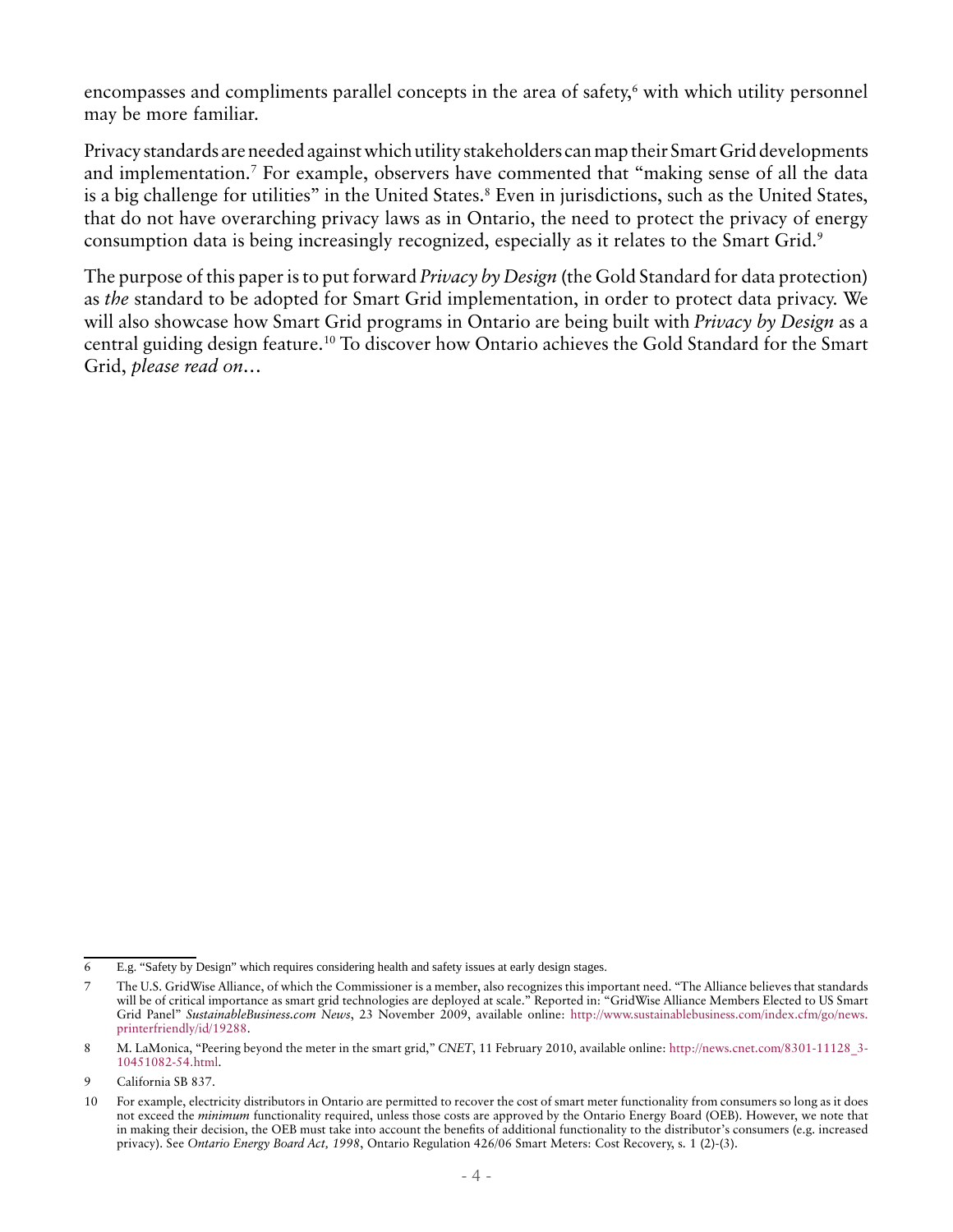

# The Smart Grid in Ontario

Smart metering provides the anchor tenant for improved communications across the distribution system; communications provides for the convergence of information technologies with the delivery of power. It is the many opportunities this convergence provides that is labelled the "Smart Grid":



Source: Hydro One Networks Inc.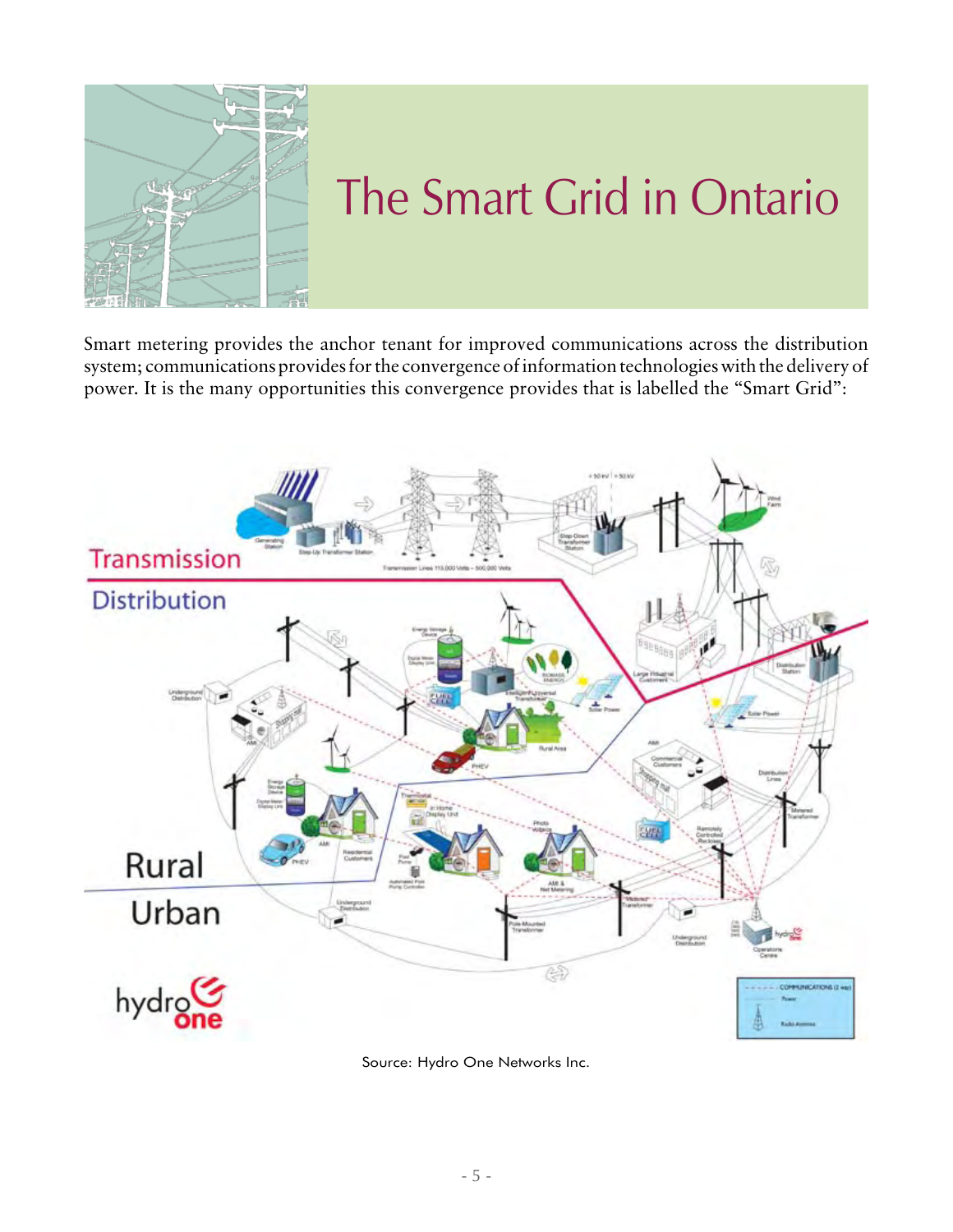Ontario law defines the Smart Grid as:<sup>11</sup>

…the advanced information exchange systems and equipment that when utilized together improve the flexibility, security, reliability, efficiency and safety of the integrated power system and distribution systems, particularly for the purposes of,

- (a) enabling the increased use of renewable energy sources and technology, including generation facilities connected to the distribution system;
- (b) expanding opportunities to provide demand response, price information and load control to electricity customers;
- (c) accommodating the use of emerging, innovative and energy-saving technologies and system control applications; or
- (d) supporting other objectives that may be prescribed by regulation.

While exactly what will comprise the Smart Grid in the future is unknown, major components of the future grid in Ontario will include advanced metering infrastructure, time-of-use pricing, demand management, and the creation of a Smart Metering Entity. Ontario's time-of-use pricing goal is to have 1 million customers on time-of-use by the summer of 2010, and by June 2011, to have 3.6 million customers on time-of-use. In order to implement time-of-use prices, electricity distribution companies must achieve four things: install smart meters, enrol those smart meters with the Meter Data Management Repository ("repository") maintained by the Independent Electricity System Operator (IESO), incorporate time-of-use prices within their services, and file their program with the Ontario Energy Board (OEB). At the end of 2009, the number of meters enrolled was 26 per cent of the government's 2010 target.12 The Ontario government has established a plan that draws on customer demand management and renewable generation to help meet projected electricity demand over the next 20 years. This is projected to enable the shut down of coal plants in Ontario by 2014.13



Example of an Advanced Metering Infrastructure (AMI) *Source: Hydro One's Smart Meter (AMI) Solution: Over 1 Million Meters Deployed*

<sup>11</sup> *Electricity Act, 1998*, S.O. 1998, c. 15, Sched. A, s. 1.3

<sup>12</sup> OEB Monitoring Report: Smart Meter Deployment and TOU Pricing – 2009 Fourth Quarter, February 25, 2010, available online: http://www.oeb.gov. on.ca/OEB/\_Documents/SMdeployment/SM\_Monitoring\_Report\_20100225.pdf.

<sup>13</sup> C Puxley, "Ontario Promises to Close Coal Plants By 2014, Reduce Greenhouse Gas Emissions," redOrbit, 18 June 2007, available online: http://www. redorbit.com/news/business/972199/ontario\_promises\_to\_close\_coal\_plants\_by\_2014\_reduce\_greenhouse/index.html.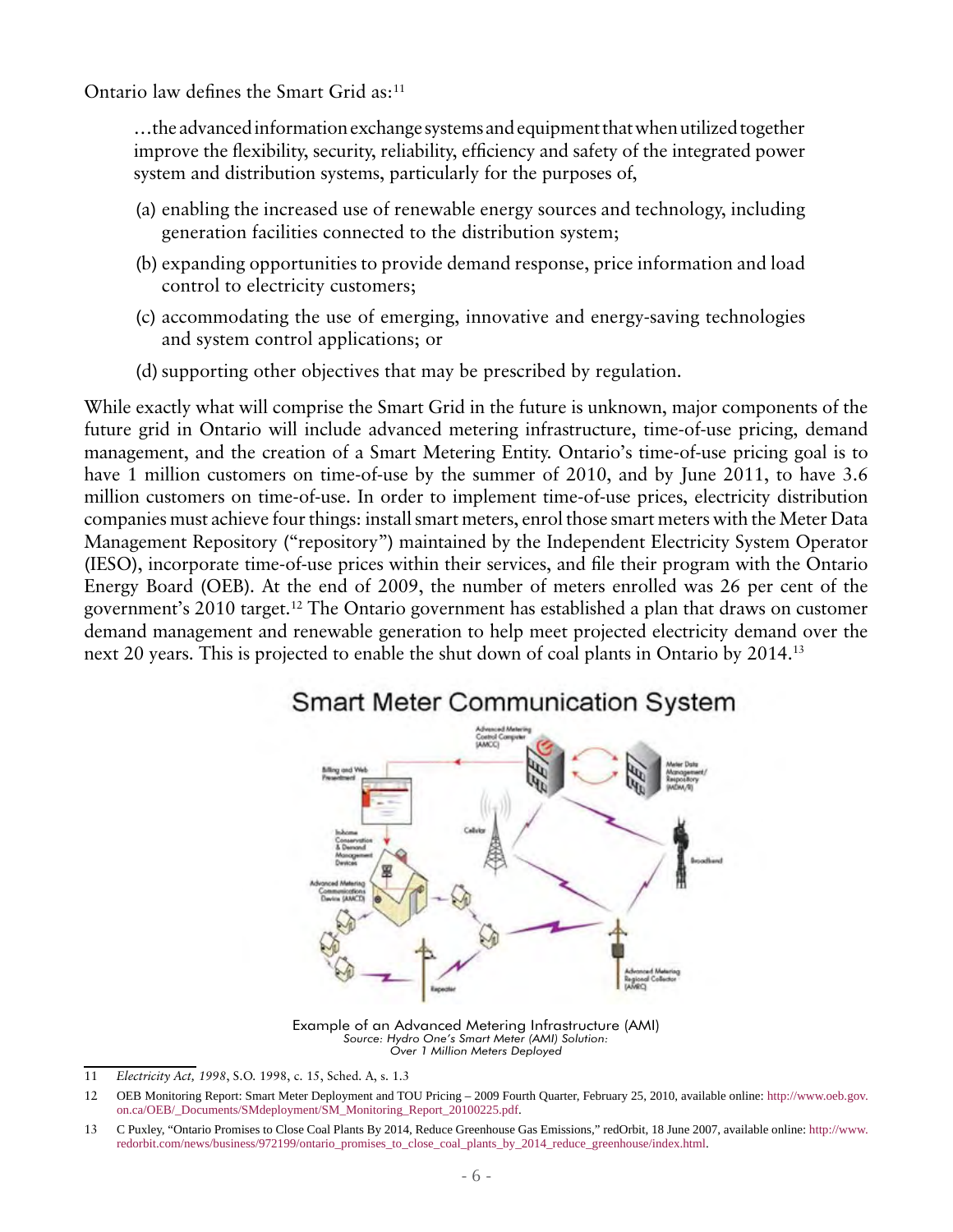Electricity distributors in Ontario are required to adhere to functional specification criteria when installing smart meters, metering equipment, systems and technology.<sup>14</sup> The specifications require a minimum functionality of hourly meter reads, and the ability to transmit this information without field visits. Smart meters contain an advanced metering communication device, and each has a visible display that includes its identification number and meter serial number. Transmission of meter reads may be as frequent as necessary to meet requirements, and must be done using an approved protocol and file structure. Distributors with advanced metering control computers may store up to 60 days worth of meter reads, and must not aggregate meter reads into rate periods or calculate consumption data prior to sending the information to the IESO's repository. The smart meter system must also report on confirming data linkages between the advanced meter communication device, the meter serial number and the customer's account. The smart meter system, including some parts the repository must also log successful transfer of meter reads as well as log unsuccessful attempts, including the cause and status of such attempts. In addition, the system must confirm the accuracy of meter readings and report suspected cases of meter theft, tampering or interference.

An Advanced Metering Infrastructure (AMI) is required to have "security features to prevent unauthorized access to the AMI and meter data and to ensure authentication to all AMI elements."15 The IESO uses a unique ID for each electricity point of delivery (physical or virtual), including individual residences or multiple meters. The repository maintains internal links that relate each point to metered quantities. The master directory links all points, meters, and utilities. Meter reads are stored in the repository including interval consumption data and billing quantity data. It can support meter reads from 5 to 60 minute intervals. Meter data is aggregated for reporting and analysis. The repository can flag data as outdated and schedule it for re-aggregation when it is required. The repository supports overrides to allow for the utility to update inaccurate information.

The province's specifications also require that an AMI meet all applicable federal, provincial and municipal laws, codes, rules, directions, guidelines, regulations and statutes, including requirements of regulatory authorities and agencies such as the Canadian Standards Association and Measurement Canada.

The Smart Metering Entity was created by legislation to accomplish the government's smart metering initiative.**16** The entity has responsibility for the collection, management and storage of information related to the metering of consumers' consumption or use of electricity in Ontario, including data collected from distributors. In order to do this, the entity can operate one or more databases to facilitate collecting, managing, storing and retrieving smart metering data. The entity is required to provide and promote non-discriminatory access, on appropriate terms and subject to any conditions in its licence relating to the protection of privacy, by distributors, retailers, the Ontario Power Authority (OPA) and other persons. The Smart Metering Entity may also manage and aggregate the data related to consumers' electricity consumption or use. Distributors, retailers and other persons must provide the entity with the information it requires in fulfilling its objects or conducting its business activities. The IESO is designated as the Smart Metering Entity under Ontario Regulation 393/07 of the *Electricity Act, 1998*.

For an overview of electricity in Ontario, see Appendix B.

15 *Ibid.*

<sup>14</sup> Functional specifications released on July 5, 2007 for advanced metering infrastructure in Ontario. See also *Electricity Act, 1998* s. 53.16. These functional specifications for advanced metering infrastructure in Ontario are the prescribed criteria for residential and small general service consumers and apply to meters, metering equipment, systems and technology, and any associated equipment, systems and technologies. They are prescribed in Ontario Regulation 425/06 under the *Electricity Act, 1998*.

<sup>16</sup> Part IV.2 of the *Electricity Act, 1998*.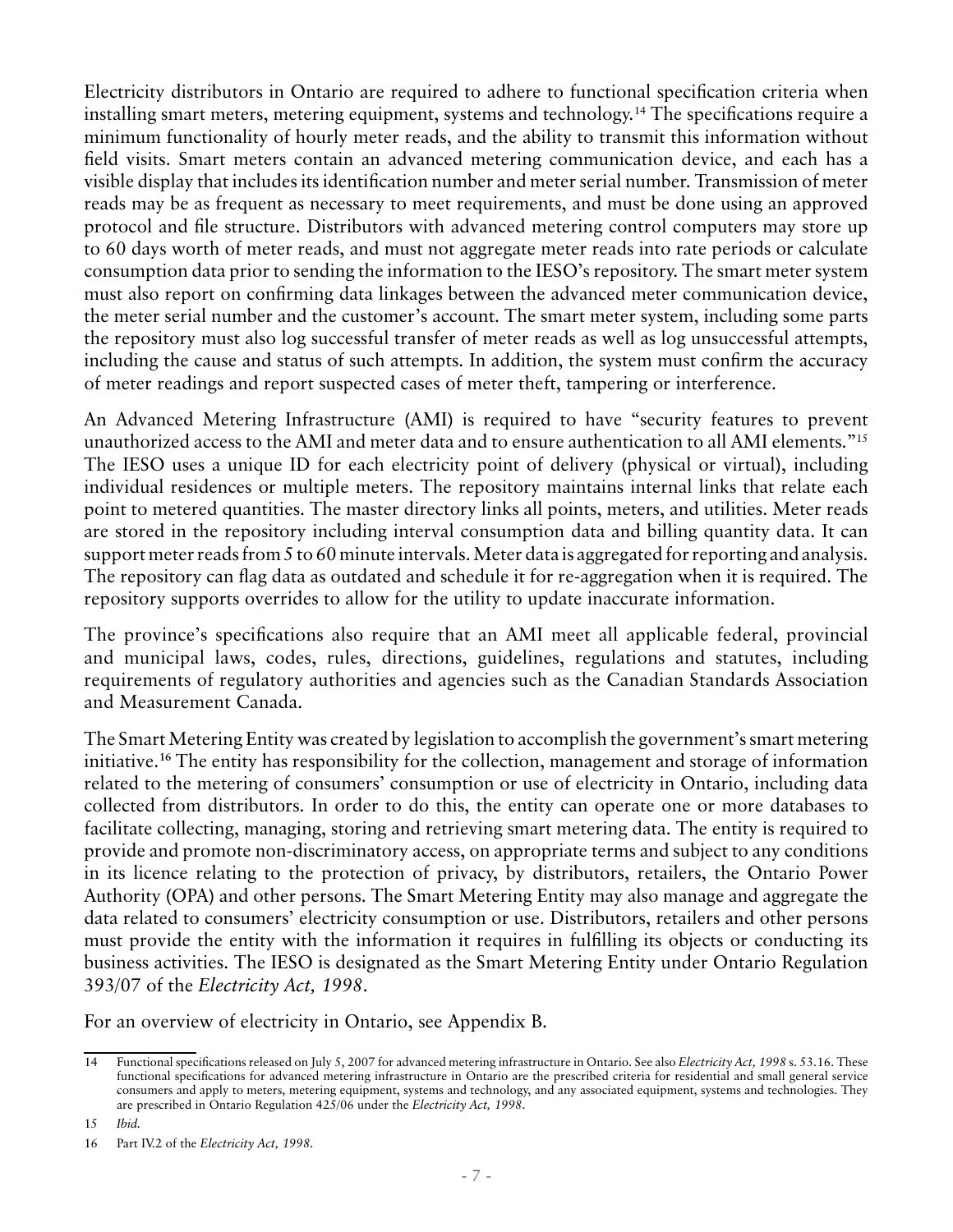## Hydro One key Smart Grid activities

Hydro One followed a three step process to develop its Smart Grid plan. The first step was to focus on integrating renewable energy generation, customer demand management, and system automation by leveraging the new communication infrastructure put into place for smart meters. Secondly, the Company formulated plans to utilize pilots and targeted development work to investigate, understand and prepare for new innovative technologies to enable the Smart Grid. In accordance with OEB guidelines and direction from Provincial Governments, Hydro One plans to fund targeted studies in the area of green energy technologies such as automated home energy networks and energy storage. The final step is the implementation of pilot projects to confirm viability of new technologies and products before widespread deployment. Hydro One takes an active role in forums to develop concepts and standards relating to the Smart Grid and regularly commissions universities and other consultants to examine, test and report on specific aspects of Smart Grid initiatives and technologies.

In order to undergo pilot testing, Hydro One is creating a geographic subset of its system as a Smart Grid demonstration area. Located in the Owen Sound area, the pilot will incubate Smart Grid applications, flesh out requirements for solution sets, while assessing opportunities for systemwide rollout, and establish design parameters and standards prior to full roll-out. Actual devices will be installed, various solutions built or upgraded as required, and business processes developed and tested. In addition, education and training may be required for local field resources needed to support the demonstration projects.

Hydro One's role in consumer demand management is to provide consumers with information and tools that allow them greater understanding and control over their electricity consumption, and help them reduce and shape that consumption. To this end, Hydro One has undertaken a number of initiatives to enable customers to respond in the manner they choose, including directly managing their own behaviour, offering incentive programs to dispose of energy inefficient appliances, purchase energy efficient equipment/technology, and to allow direct utility intervention and automation of their demand response.<sup>17</sup>

|                                     |                     | <b>Estimated Annual Commodity Cost</b> |                       |
|-------------------------------------|---------------------|----------------------------------------|-----------------------|
|                                     | Off-peak            | Mid peak                               | On-peak               |
|                                     | $(5.3\not\in$ /kWh) | $(8.0$ $\ell$ /kWh)                    | $(9.9$ <i>č</i> /kWh) |
| Clother dryer (1 load)              | \$24.96             | \$37.44                                | \$45.76               |
| Clothes washer (1 load/ hot wash) * | \$63.96             | \$98.28                                | \$120.12              |
| Clother washer (1 load/cold wash)   | \$9.36              | \$14.04                                | \$17.16               |
| Vacuum cleaner (1/2 hour)           | \$11.44             | \$16.64                                | \$20.80               |
| Dishwasher (1 load) *               | \$49.40             | \$72.80                                | \$93.60               |
| AC Central 25 degrees (weekday)     |                     | \$105.60                               |                       |
| AC Central 25 degrees (weekend)     |                     | \$76.20                                |                       |
| AC Central 20 degrees (weekday)     |                     | \$47.52                                |                       |
| AC Control 20 degrees (weekend)     |                     | <b>ହ</b> ର⊿ ∩ଇ                         |                       |

| Time of Use Rate Examples - Commodity Cost Per Year |
|-----------------------------------------------------|
|-----------------------------------------------------|

\* Cost of electric water heating included.

Source: Hydro One Networks Inc.<sup>18</sup>

<sup>17</sup> Hydro One currently offers four core OPA customer demand management programs to its customers, with contracts in place to continue doing so through 2010. These include: Great Refrigerator Roundup, Electricity Retrofit Incentive Program, PeakSaver®, and Power Saving Blitz. In addition, Hydro One is delivering one rate-funded program, PowerSaver® Plus online audit for its customers. Hydro One has also recently concluded a very successful demand response custom program approved by the OPA, Double Return and has undertaken a number of pilot programs, such as a zero interest loan and rebate pilot program for renewable energy technologies for the Ministry of Energy and Infrastructure.

<sup>18</sup> Note, prices reflect commodity portion and not the utility's delivery charge which is the same at all times.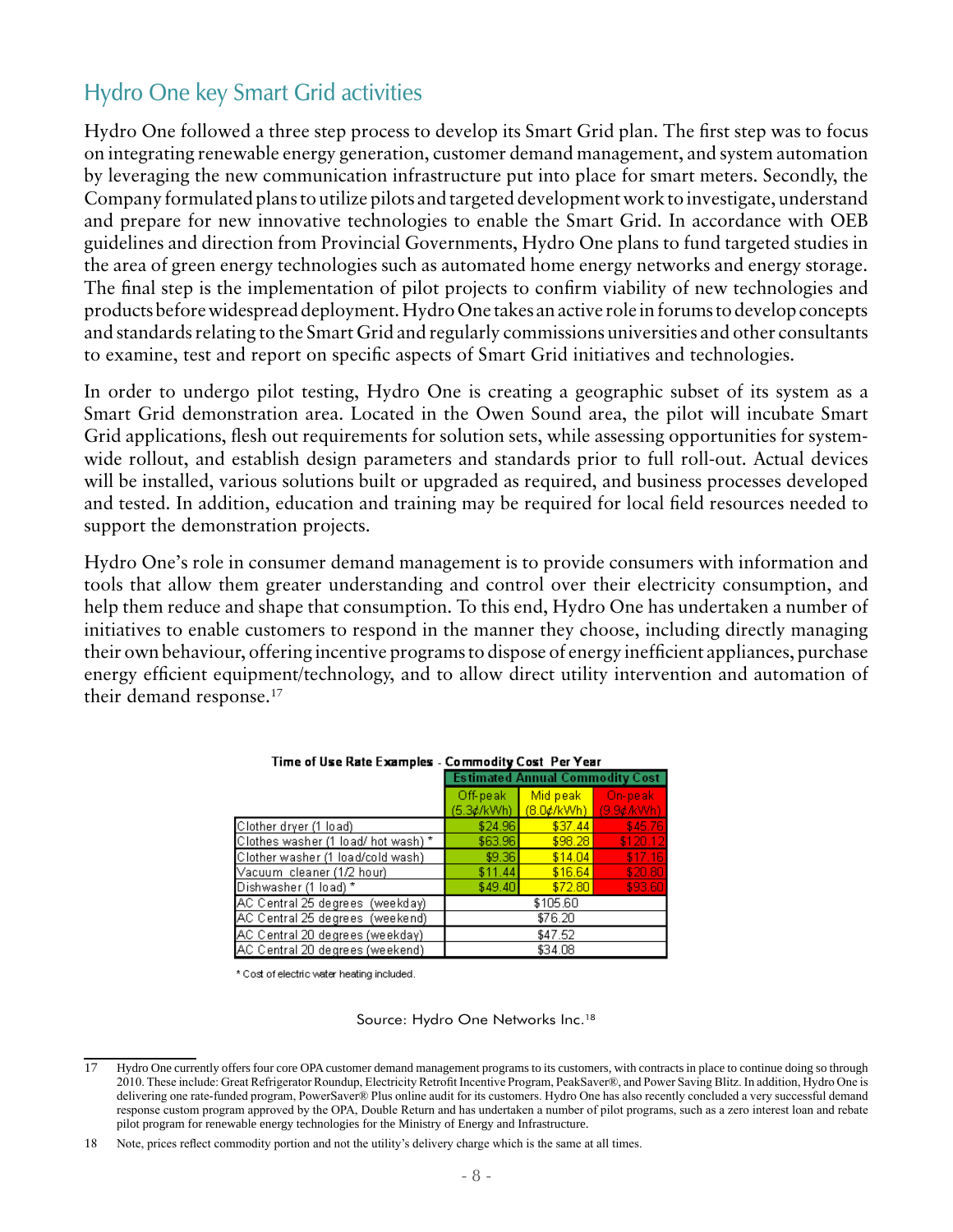Hydro One will identify elements to be included in Hydro One's implementation of the Smart Grid through: acquisition of "smart devices" to showcase proposed technologies; acquisition of system integration technologies (both real-time and enterprise applications) that monitor, control and remediate faults, outage management/restoration systems, Geographic Information System ("GIS") technology, Energy Storage devices such as battery/compressed air energy storage ("CAES") as well as stationary power systems such as hydrogen fuel cells that can be used to power station services; deployment for proving both technology and inter-operability, as well as business benefits which will drive further adoption in other areas of Hydro One's networks.

## Toronto Hydro key Smart Grid activities

Toronto Hydro has been proactively defining and planning for the Smart Grid since 2006 (see Smart Grid Roadmap below).



Source: Toronto Hydro Smart Grid Roadmap<sup>19</sup>

Toronto Hydro participates in the Ontario Smart Grid Forum, and the Advanced Feed-in Tariff which is a comprehensive program expected to substantially increase the deployment of renewable energies in Ontario. As well, it participates in the City of Toronto's "Change is in the Air: Clean Air, Climate Change, and Sustainable Energy Action Plan" — a municipal government policy that

<sup>19</sup> See Toronto Hydro 2010 Electricity Distribution Rate Application: Exhibit G1 — Smart Grid, available online: http://www.torontohydro.com/sites/ electricsystem/Pages/2010-rate-application.aspx.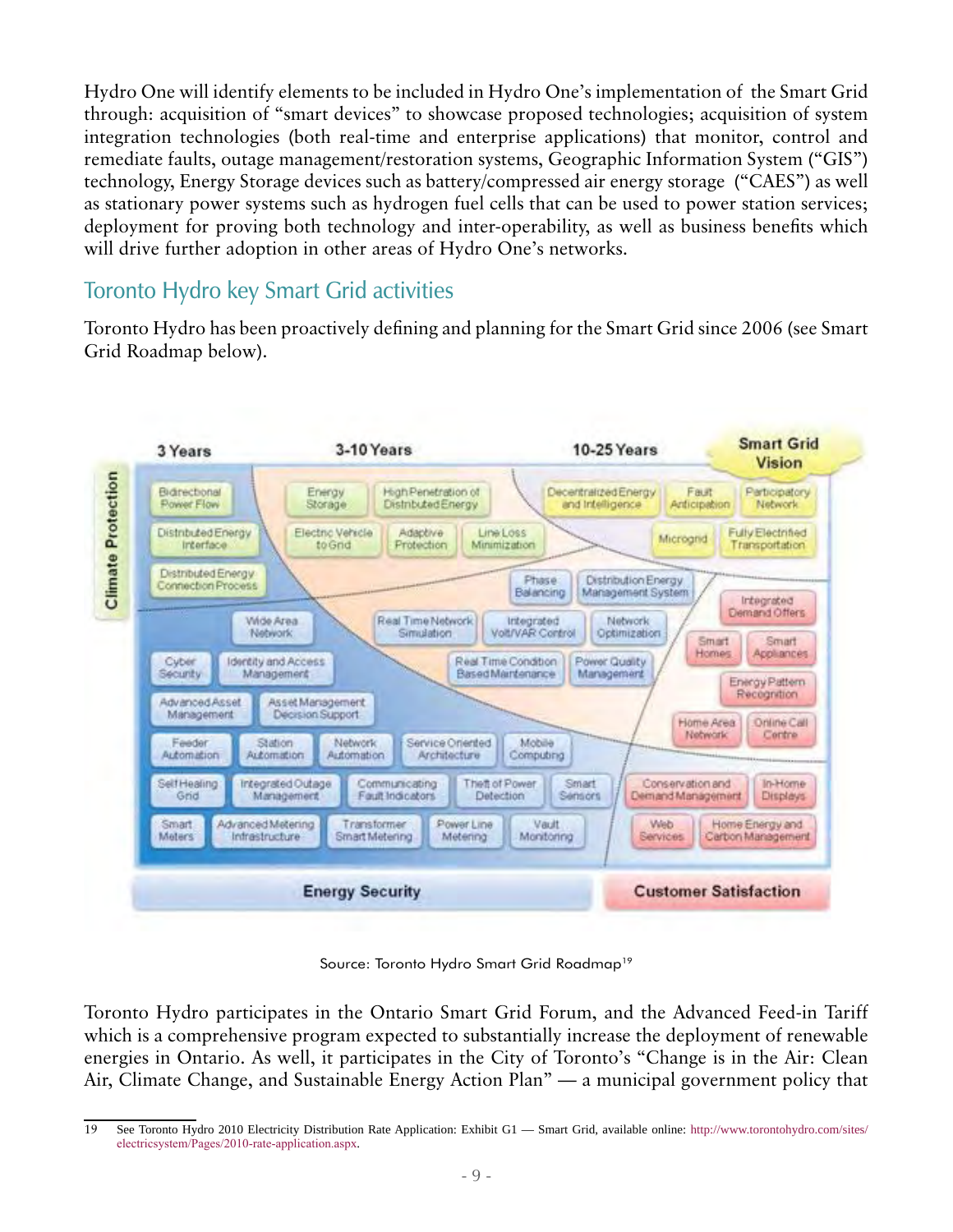includes becoming the renewable energy capital of Canada. The Smart Grid in Ontario will be built on elements that have been, are in the process of being, or will be, established.<sup>20</sup> These building blocks have enabled a wide array of functionalities to provide for the safe, reliable and efficient delivery of power. However, to achieve a Smart Grid, so as to enable advanced conservation schemes, accommodate a large penetration of distributed generation, and further improve on grid safety, reliability, and efficiency, new measures must be in place to expand the functionalities of these building blocks, construct integration paths, and develop new building blocks. Even while leveraging these foundational building blocks, much work will be required to achieve the Smart Grid. Toronto Hydro's Smart Grid Roadmap shows the timeline for implementation of climate protection, energy security and customer satisfaction goals.

Toronto Hydro Smart Grid projects touch on the following areas: customer display integration, web energy portal, OMS integration — customer portal, smart meter connect / disconnect, smart meter — outage identification, network meters integration, network monitoring integration, integration architecture and design, access network, internal network readiness, and smart grid network security.

<sup>20</sup> Examples include: Advanced Metering Infrastructure ("AMI"), Distribution Automation, Distributed Generation, Asset Management, Enterprise Applications, Business Intelligence/Service Oriented Architecture, Communications, Conservation and Demand Management, Customer Enablement.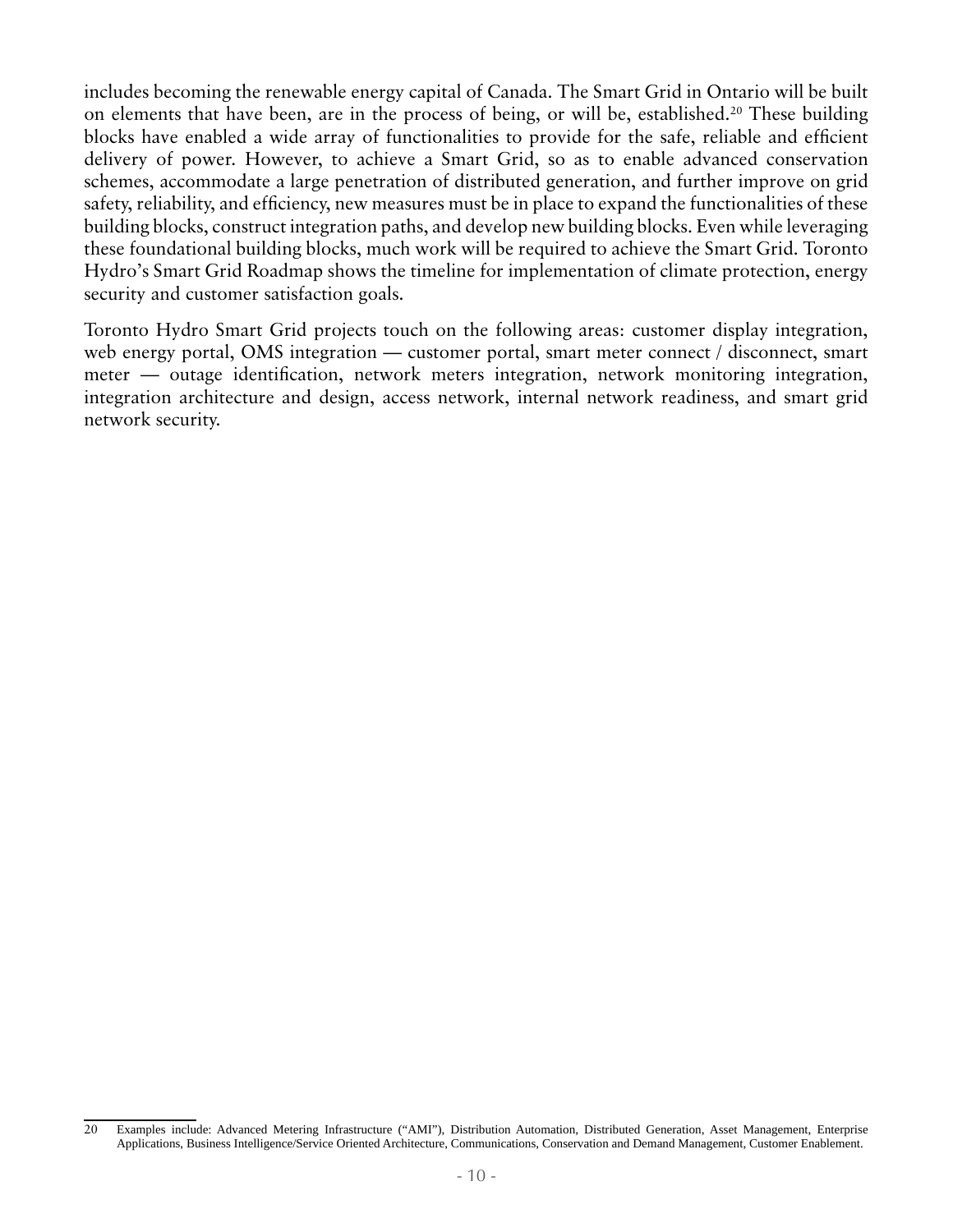

# Personal Information on the Smart Grid

In Ontario, "personal information" is defined in the *Freedom of Information and Protection of Privacy Act* (*FIPPA*) and the *Municipal Freedom of Information and Protection of Privacy Act* (*MFIPPA*) as "recorded information about an identifiable individual."21 *FIPPA* and *MFIPPA* provide a range of nonexhaustive examples of what personal information can include. For example, "personal information" includes the address and telephone number of an identifiable individual and the individual's name where it appears with other personal information relating to the individual or where the disclosure of the name would reveal other personal information about the individual.<sup>22</sup> Also, personal information can include any identifying number, symbol or other particular assigned to the individual.23

For information to be identifiable, there must be a "reasonable expectation" that an individual can be identified from the information.<sup>24</sup> In determining whether such reasonable expectation is met, the circumstances of a case and the issues arising in it on a balance of probabilities must be examined.25 The ability to link data with personal information is also a key consideration in determining the scope of personal information and has been the subject of past IPC decisions.26 In the context of the Smart Grid, the linkage of any personally identifiable information with energy use would render the linked data as personal information. While the precise scope of personal information on the future Smart Grid is not known, utilities should be cautious in employing a definition of personal information that is overly narrow in data linkage scenarios involving information indicating personal behaviour, as well as unique smart meter or appliance data (e.g. serial numbers).

The collection, use and disclosure of aggregated or de-identified personal information raise little, if any, privacy issues. It is outside the scope of this paper to provide guidance on de-identification practices for Smart Grid energy consumption data, however there is sufficient basis in, for example, the health sector's experience to suggest that utilities should be cautious when anonymizing personal information and in concluding that that information is in fact anonymized.27 For example, it is possible in some cases that removing identifiers such as name and address do not guarantee that personal information is de-identified.28

22 *FIPPA* & *MFIPPA* s. 2(1)(d)&(h)

<sup>21</sup> *FIPPA* & *MFIPPA* s. 2(1)

<sup>23</sup> *FIPPA* & *MFIPPA* s. 2(1)(c). In the past, the IPC has found that personal information can also include personal behaviour even if it is not linked with the individual's name (MO-2188). See also billing for power consumption as personal information (PO-1723).

<sup>24</sup> *Ontario (Attorney General) v. Pascoe*, [2002] O.J. No. 4300 at 2.

<sup>25</sup> *Supra*, at 6.

<sup>26</sup> See for example linkage of personal information discussed in P-488, P-1076, MO-2134, and PO-2265.

<sup>27</sup> See for example A. Cavoukian and K. E. Emam, *A Positive-Sum Paradigm in Action in the Health Sector*, available online: http://www.ipc. on.ca/images/Resources/positive-sum-khalid.pdf. See also L. Sweeney, "k-Anonymity: A Model for Protecting Privacy", *International Journal on Uncertainty, Fuzziness and Knowledge-Based Systems* Vol. 10(5), 2002, pp. 557-570.

<sup>28</sup> See for example IPC Orders P-722 and MO-2291.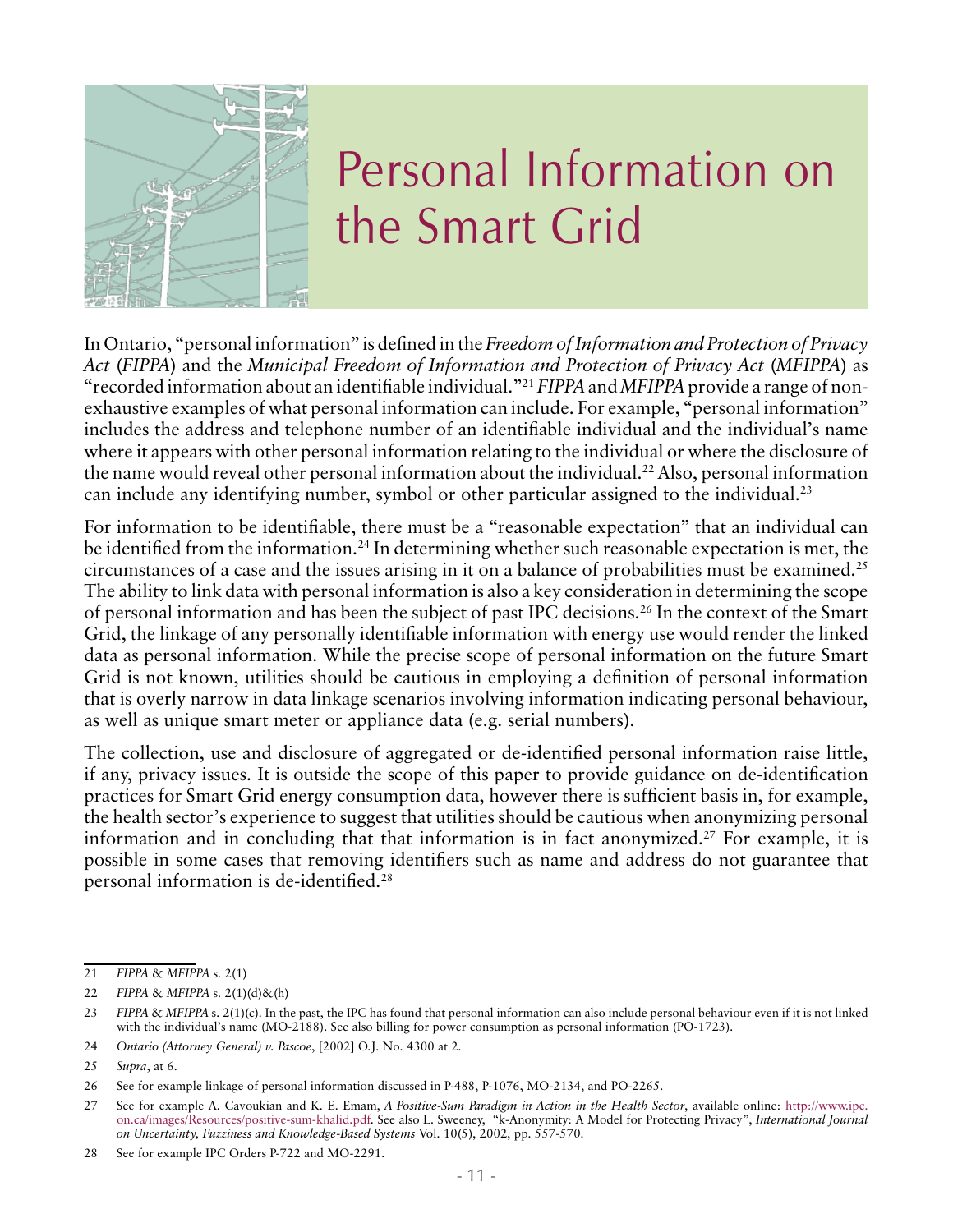Efforts to expand the definition of personal information beyond information linked to an identifiable individual are presently underway in California. A law, technology and public policy clinic at the University of California at Berkeley has developed the concept of "household energy data."29

While there is much discussion regarding what would constitute personal information on the Smart Grid, a determination that a particular set of data is personal information does not prevent the collection, use and disclosure of information that is necessary for the administration of Smart Grid programs. Rather, it serves to indicate that certain considerations in relation to that data must be taken into account. For example, considering the purpose for which the information was collected (called "primary purpose") is essential in determining appropriate disclosures of personal information. For example, the IESO's repository limits use and disclosure in the following manner:<sup>30</sup>

- Customers may only view data relating to their own consumption;
- Utilities may only see data relating to their own customers;
- Retailers may only see data relating to their own customers;
- Billing Agents may only have access to view billing quantities;
- Utilities may have the ability to edit Meter Reads for only their customers;
- Some users may not have the ability to view data;
- Only appropriately authorized users may have the ability to modify data.

The OEB's *Affiliate Relationships Code for Electricity Distributors and Transmitters* prohibits the release of consumer information (which could include personal information) to a utility's affiliate without the written consent of the consumer. An affiliate can be, for example, a subsidiary corporation under the utility or the utility's parent corporation. If there is more than one subsidiary corporation, than those corporations are also each other's affiliates.<sup>31</sup> The Code states that consent for disclosure must be obtained from the consumer, except to the extent that the disclosure is permitted by the utility's licence. Also, the code states consent is not required where the personal information is required to be disclosed for, e.g., billing purposes, law enforcement purposes, to comply with a legislative or regulatory requirement, or to process past due accounts that have been passed to a debt collection agency. Consumer information (which could include personal information) that has been sufficiently aggregated so that information relating to any individual consumer cannot reasonably be identified may also be disclosed to an affiliate.<sup>32</sup> The distribution licences for utilities contain similar provisions regarding disclosure of consumer information to any other party which would include a utility's affiliate or any other person or entity.

Disclosures of consumer information which comes within the definition of "personal information" as noted above must also meet the requirements of *FIPPA*, *MFIPPA* (where applicable) and any other applicable privacy legislation.

<sup>29</sup> This concept could include "data collected about an individual household in the Smart Grid that is revealing of home life by itself or when analysed or combined with other information." Examples provided are: "near real-time energy usage data, records of plug-in hybrid electric vehicle (PHEV) use, and specific metering data (e.g. thermostat temperature)." Comments Of The Center For Democracy & Technology Before the Department of Commerce, National Institute of Standards and Technology on Draft NIST Interagency Report (NISTIR) 7628, Smart Grid Cyber Security Strategy And Requirements, December 1, 2009, available online: http://www.cdt.org/files/pdfs/CDT%20Comment%20 NISTIR%207628%20Draft%2012-02-09%20FINAL%20-%20updated.pdf.

The concept of household data also appeared in California bill SB 837 and stated: "The term "personal information" means any information that is maintained by an agency that identifies or describes an individual, family, household, or residence including, but not limited to, his or her name, social security number, physical description, home address, home telephone number, education, financial matters, utility usage, and medical or employment history." [emphasis added]

<sup>30</sup> IESO, Meter Data Management and Repository (MDM/R) Functional Specification, Issue 2.0, pp. 27, available online: http://www.smi-ieso. ca/MDMR\_Specification/MDMR\_Functional\_Specification\_v2.0.pdf.

<sup>31</sup> *Affiliate Relationships Code for Electricity Distributors and Transmitters* at 1.2, definition of affiliate. See also *Business Corporations Act*, R.S.O. 1990, c. B.16, s. 1(4).

<sup>32</sup> Note, the Code refers to consumer information which could be information about an identifiable individual *or entity* whereas *FIPPA* and *MFIPPA* refer to personal information about an identifiable individual only. The Information and Privacy Commissioner's Office has also considered the issue of disclosure of personal information in the context of an affiliate-type relationship. See MC-040015-1.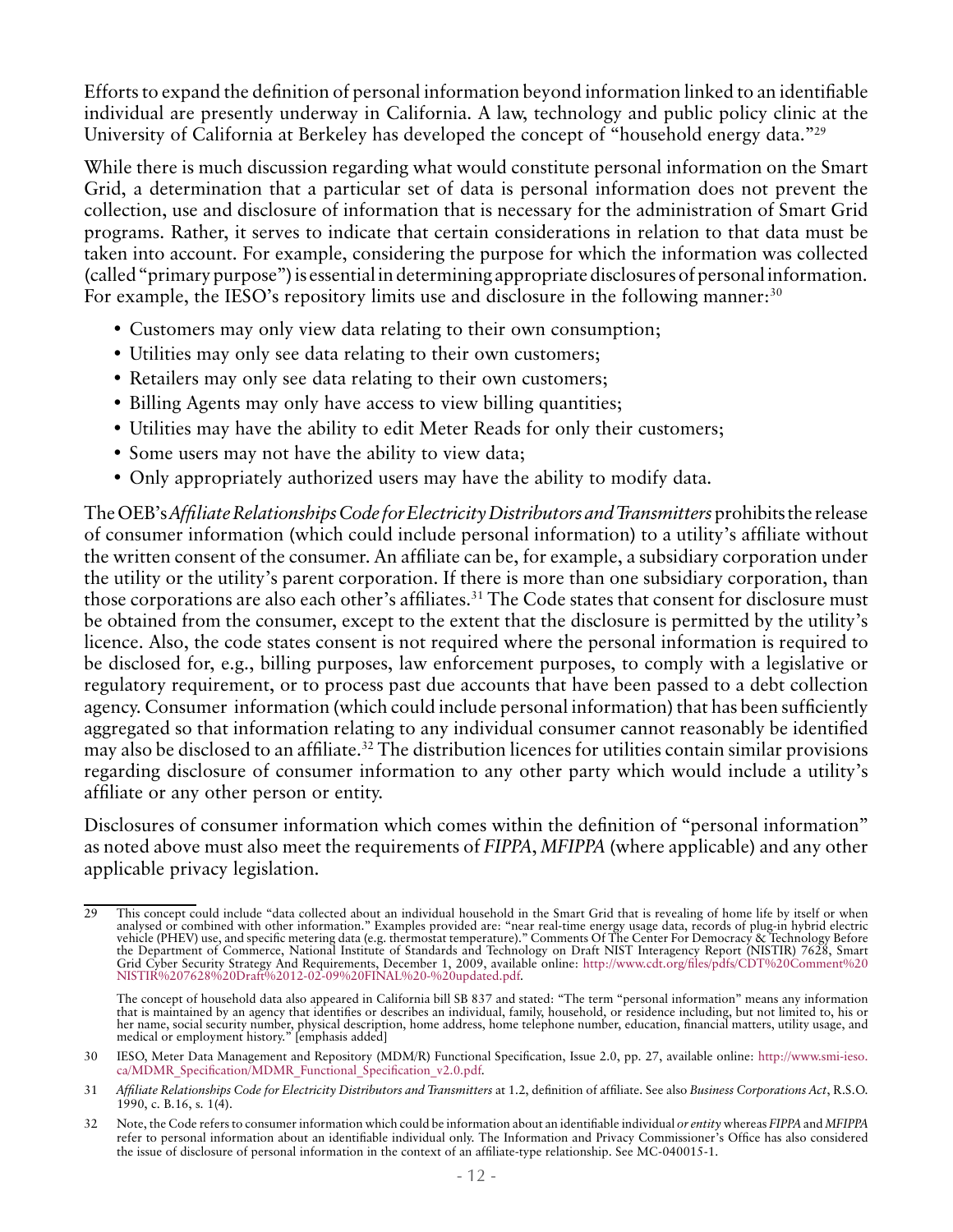## Digitization of smart meter information

The modern concept of privacy emerged in reaction to information and communications technologies in the late 1800s that suddenly made it possible to effectively capture, store and disseminate information on a mass scale never before contemplated, such as the photograph, telegraph and mass printing methods.33 The appearance of mainframe computers, centralized electronic databases and computerized records in the 1960s and 1970s triggered the next wave of privacy protections. In response to the misuse of large-scale computerized databases by private organizations in the financial, credit and medical sectors, fundamental "privacy" principles came into widespread currency.34

The Smart Grid's impact is being compared to the advent of the Internet, which was built without privacy in mind, and which now faces an extreme impediment and very high levels of scrutiny regarding privacy. In fact, the scope of issues in relation to Internet privacy is so huge that they threaten its future viability. Almost all online activities require identity information to be given from one party to another. If one counts cookies and IP addresses as personal information, then Internet users leave behind a trail of personally identifiable information everywhere they've been — and they have little idea how that data may be used or how well it is protected.35 However, unlike the Internet, consumers cannot opt out of the Smart Grid.

Information systems used by utilities in their 100 year history range predominantly from those that are paper driven to those that are highly automated and interactive. Increasingly, utilities are using information to plan, design, and implement integrated information sharing systems. These systems enhance the ability to collect, access, and use information, including personal information, and introduce the potential for information to be entered once but used multiple times across and between many different systems. When information is digitized (i.e. taken from a paper-based medium to electronic), the implementation of electronic information collection and sharing capabilities increases and results in concerns over the use, or potential misuse, of personal information contained in these systems. Digitized information, unlike paper-based information, can be massively disseminated, matched and merged, and used with ease for purposes far beyond those for which the information was originally collected in the first place.<sup>36</sup> While it is true that someone can sit outside a home and determine when the occupants are home, or read a meter posted outside the home, this only involves one meter and one individual collecting the information. Digital smart meter data, like all digital data, is vulnerable to copying and sending, and therefore lends itself to the possibility for a much larger dissemination of "comings and goings." Much like the creation of electronic health records, several privacy considerations arise as a result of digitization.<sup>37</sup> Privacy considerations in relation to the Smart Grid are canvassed in the IPC's paper *SmartPrivacy for the Smart Grid: Embedding Privacy into the Design of Electricity Conservation* co-authored with the Future of Privacy Forum (available online www.ipc.on.ca).

<sup>33</sup> See A. Cavoukian, Privacy by Design Book, Ch. 16, available online: http://www.privacybydesign.ca/pbdbook/PrivacybyDesignBook-ch16.pdf; S. Warren and L. Brandeis, "The Right to Privacy," *Harvard Law Review* Vol. 4(5), 1890, pp. 193, available online: http://groups.csail.mit.edu/ mac/classes/6.805/articles/privacy/Privacy\_brand\_warr2.html.

<sup>34</sup> *Ibid.,* Privacy by Design Book.

<sup>35</sup> See A. Cavoukian, *7 Laws Of Identity: The Case For Privacy-Embedded Laws Of Identity In The Digital Age*, available online: http://www.ipc. on.ca/images/Resources/up-7laws\_whitepaper.pdf. E.g. Unlike the advent of the Internet, today's large-scale plans such as the U.S. broadband plan discusses embedding privacy at the outset. See National Broadband Plan: Connecting America, Ch. 4, available online: http://www. broadband.gov/plan/4-broadband-competition-and-innovation-policy.

<sup>36</sup> IPC Order MO-1366: "A number of previous orders have identified that the format of information can affect the determination of whether disclosure would constitute an unjustified invasion of privacy … Order M-981 … Order P-1635 … M-849 … In the circumstances of the present appeal, I am satisfied that the disclosure of the personal information in electronic form, where it can be massively disseminated, matched and merged, and used for purposes far beyond those for which the information was collected in the first place, is a relevant factor to consider, and weighs significantly in favour of non-disclosure of the personal information in that format."

<sup>37</sup> For an example of the many considerations involved with electronic health records, see A. Cavoukian and P. G. Rossos, *Personal Health Information: A Practical Tool for Physicians Transitioning from Paper-Based Records to Electronic Health Records*, available online: http://www. ipc.on.ca/images/Resources/phipa-toolforphysicians.pdf.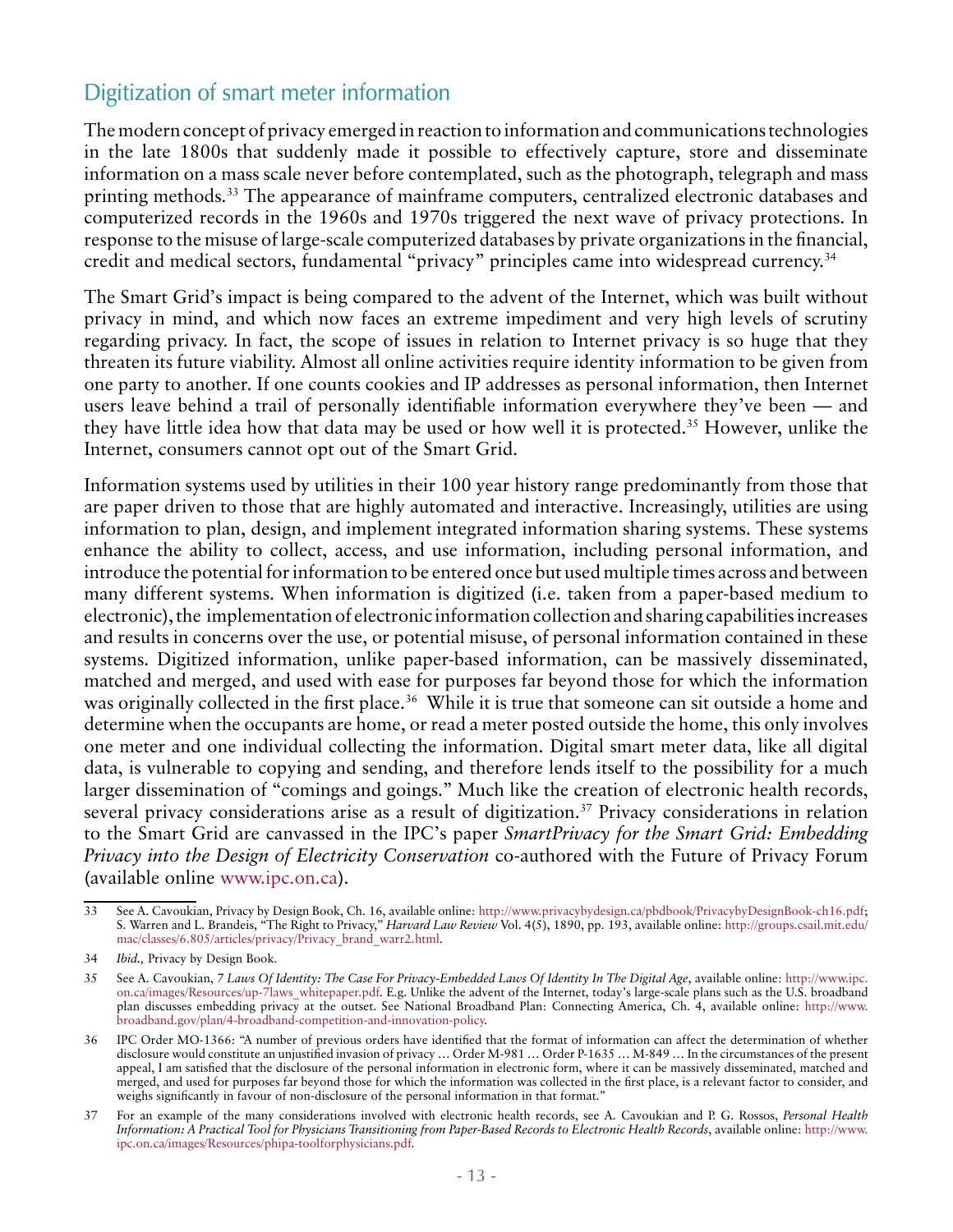## Changes experienced by utilities in implementing the Smart Grid

Leading the charge to the changing energy landscape is the shifting nature of information demands for utilities as power providers. The change is in part due to the large amount of information that utilities will be collecting from devices as a result of advancements towards the Smart Grid, such as the installation of smart meters and Intelligent Electronic Devices (IEDs). It is predicted that "[a] Smart Grid is expected to generate up to eight orders of magnitude more data than today's traditional power network."38 Identified impacts of the Smart Grid on utility functions as it relates to consumers include the primary operation areas of home energy management, metering, and demand-side management.39 Concern exists that utilities in other jurisdictions may be rushing ahead with Smart Grid implementation without fully considering the impacts on business processes.<sup>40</sup>

One key challenge in achieving the Smart Grid as envisioned relates to the fact that there are many communications, operational and information systems, and as a result there can be challenges with the level of integration between systems to achieve suitable utilization of the available information. The amount of data available from smart metering and Smart Grid devices will grow substantially and may require a significantly more robust means of validating, storing and filtering this data for optimal use. Additionally, two-way, high-data volume and frequency, and low-latency communications, may be required to support many of the Smart Grid operations, protections and control functions.

New technologies may be introduced arising from changes experienced by utilities in implementing the Smart Grid. In some instances this may involve using specific smart devices to monitor and/or adjust voltage levels and similar power conditions across lines and connection points. Smart energy regulators, capacitors, switches and power line monitors are technologies that can be used to support energy conservation by reducing energy losses, distributed generation penetration, plug-in vehicles, and improved reliability and management of utility assets. For Smart field devices challenges may lie in integrating diverse existing systems as well as applying information into new systems and services.  $41$ 

In addressing challenges arising from changes experienced by utilities in implementing the Smart Grid, utilities may find opportunities to adopt *Privacy by Design* when introducing new technologies, integrating communications, operational and information systems, as well as when updating business processes.

<sup>38</sup> See http://newsroom.accenture.com/article\_display.cfm?article\_id=4971.

<sup>39</sup> V Pothamsetty and S Malik, *Smart Grid: Leveraging Intelligent Communications to Transform the Power Infrastructure*, February 2009, pp. 9.

<sup>40</sup> J Feblowitz and L. Goransson, *From Customer Service to Customer Engagement: Are Utilities Prepared for the Smart Grid Experience?*, February 2010, pp. 1. "Utilities are preoccupied with the implementation of physical infrastructure and have not thought through the implications of new technology and products on customer relationships or the business process."

<sup>41</sup> Although technology solutions may be approaching commercialization, it is important to note that the right and best products should always be selected based on specific sets of criteria as part of a utility's Smart Grid strategy which embeds privacy (including security) considerations into the requirements of the program at the outset.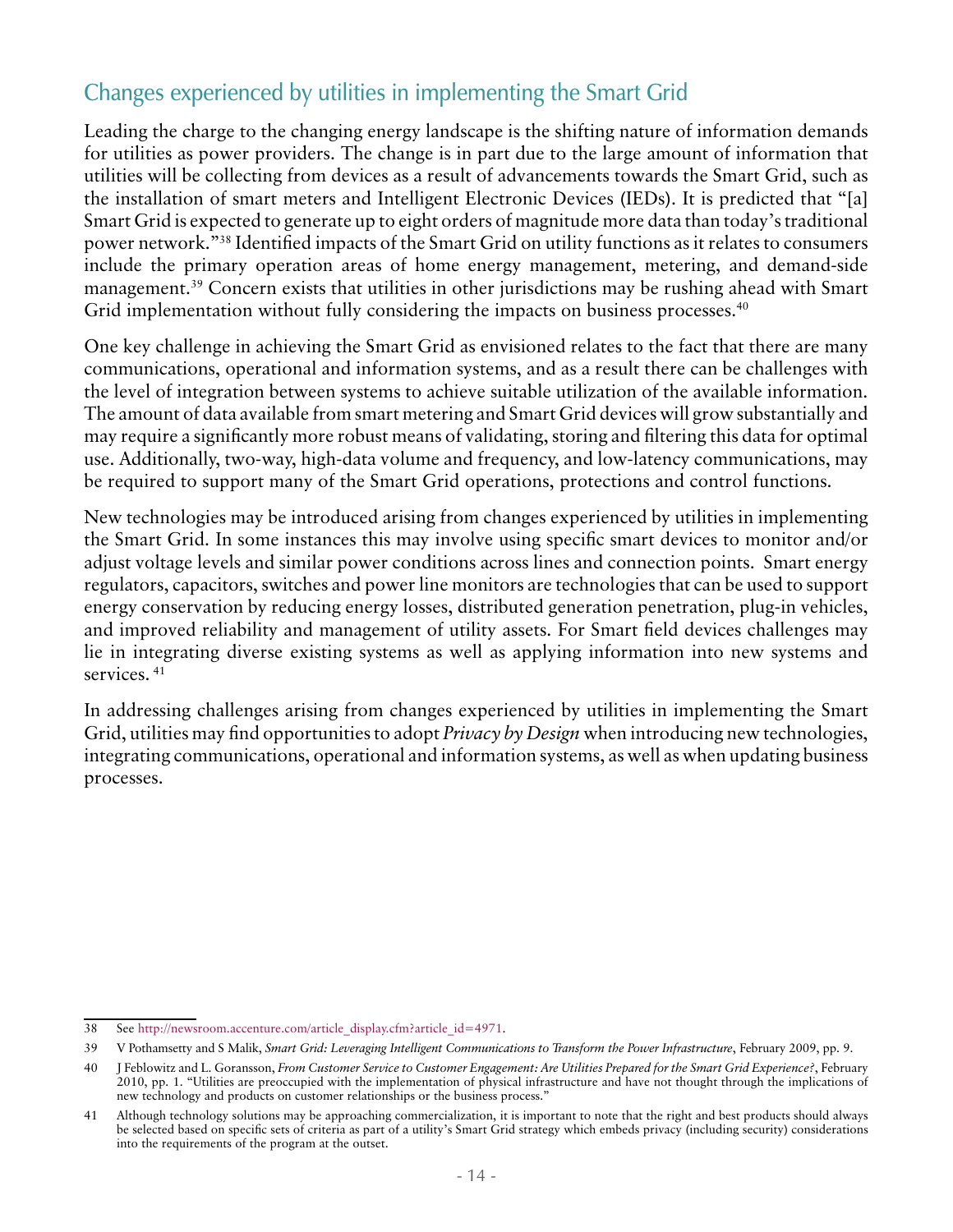

# Privacy by Design: The Gold Standard for the Smart Grid

*There is no technical reason to attempt to standardize all aspects of the Smart Grid today, if engineered and designed correctly.42*

*Privacy by Design* and the 7 Foundational Principles (The Gold Standard) is the next wave of privacy. They incorporate universal principles of fair information practices, but go well beyond them, to seek the highest global standard possible, representing a significant raising of the bar.<sup>43</sup> We believe that *Privacy by Design* should be adopted as the Gold Standard for the Smart Grid.

*Privacy by Design* is a concept developed by Commissioner Cavoukian back in the 90's, to address the ever-growing and systemic effects of information and communication technologies, and of large-scale networked data systems. *Privacy by Design* advances the view that the future of privacy cannot be assured solely by compliance with regulatory frameworks; rather, privacy assurance must ideally become an organization's default mode of operation. Initially, deploying Privacy-Enhancing Technologies (PETs) was seen as the solution. Today, we realize that a more substantial approach is required — extending the use of PETs to PETs *Plus* — taking a positive-sum (full functionality) approach, not the dated zero-sum. That's the "Plus" in PETs Plus: the win/win of positive-sum, not the either/or of zero-sum.

*Privacy by Design* extends to a "Trilogy" of encompassing applications: 1) IT systems; 2) accountable business practices; and 3) physical design and networked infrastructure. Principles of *Privacy by Design* may be applied to all types of personal information, but should be applied with special vigour to sensitive data. The strength of the privacy measures taken tends to be commensurate with the sensitivity of the data. The objectives of *Privacy by Design* – ensuring freedom of choice and personal control over one's information and, for organizations, gaining a sustainable competitive advantage — may be accomplished by practicing the following 7 Foundational Principles.

We have developed the following best practices for new Smart Grid projects by adapting the language and concepts contained in the IPC's paper *Privacy by Design: The 7 Foundational Principles* (available online at www.ipc.on.ca). While the vast majority of Smart Grid projects will not involve personal information, or will involve legacy systems that are not easily updated with *Privacy by Design* features, whenever there is an opportunity to incorporate *Privacy by Design* into existing systems that involve personal information, these best practices should be used.

<sup>42</sup> Although technology solutions may be approaching commercialization, it is important to note that the right and best products should always be selected based on specific sets of criteria as part of a utility's Smart Grid strategy which embeds privacy (including security) considerations into the requirements of the program at the outset.

<sup>43</sup> Smart Grid Standards Adoption: Utility Industry Perspective, Prepared for Smart Grid Utility Executive Working Group and OpenSG Subcommittee, available online: http://osgug.ucaiug.org/Shared%20Documents/Accelerating%20Smart%20Grid%20Standards%20 Adoption%20final%20v5%20090302.doc.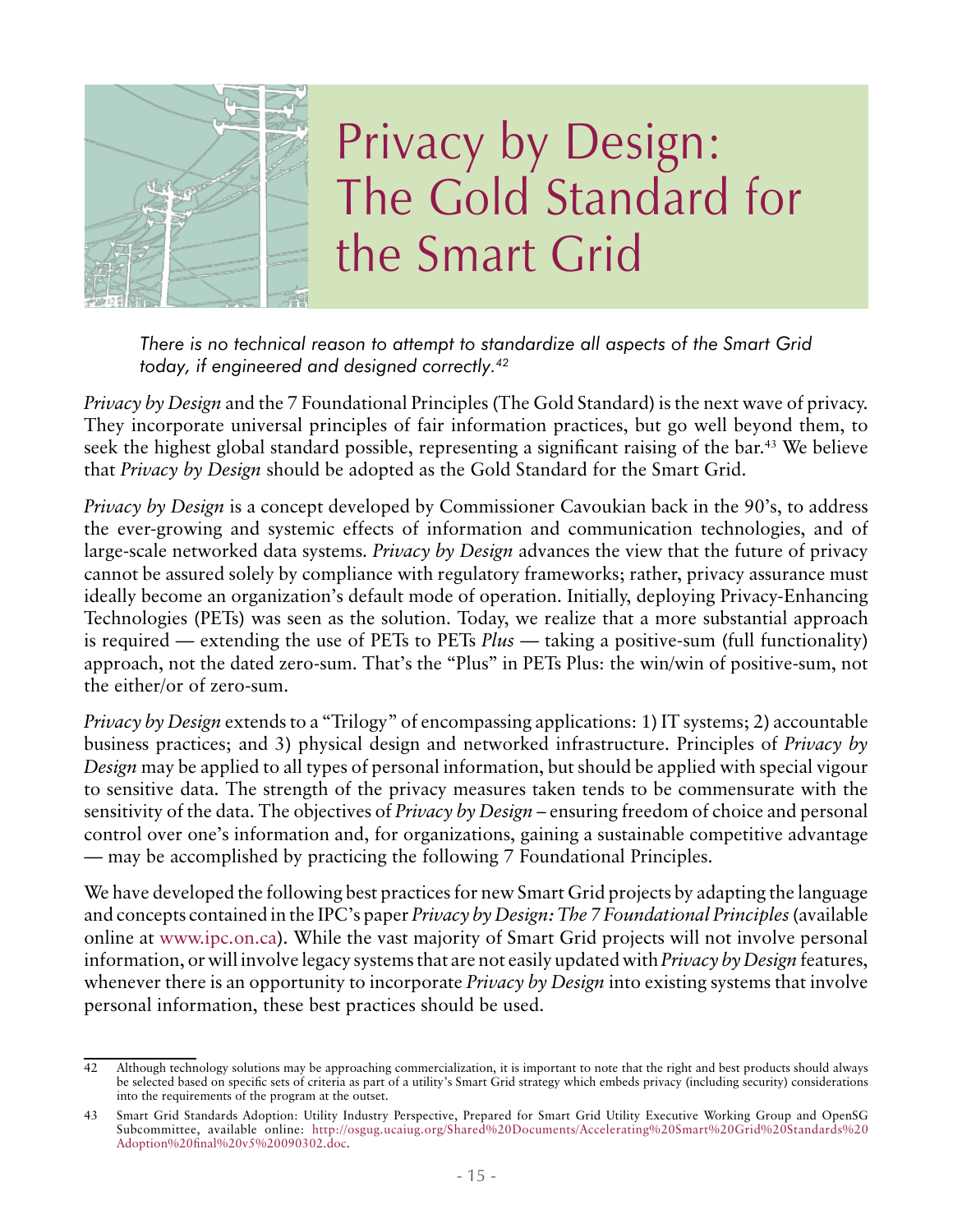

# Best Practices: Privacy on the Smart Grid

1. Smart Grid systems should feature privacy principles in their overall project governance framework and proactively embed privacy requirements into their designs, in order to prevent privacy-invasive events from occurring

Smart Grid projects involving consumer information require privacy considerations to be integrated into their development, right from the project inception phase. Identifying and incorporating privacy considerations into such requirements provides a solid foundation for *Privacy by Design* principles. Project development methodologies are commonly used for the successful development of any large scale networked data system solution (e.g. ISO12207, Unified Process, etc).

Include the 7 Foundational Principles of *Privacy by Design* in the requirements development and design processes, and subsequently to the building and testing systems for alignment with those requirements. The utility should conduct Smart Grid project privacy impact assessments (PIA) or similar type of assessments as part of the requirements and design stages, to allow incorporation into requirements and plans — right from the outset. For in-flight projects, the PIA or similar type of assessments can be conducted at a later time in the program if necessary, with any corrective actions incorporated at that time.

## 2. Smart Grid systems must ensure that privacy is the default — the "no action required" mode of protecting one's privacy — its presence is ensured

Consumer information, specifically personally identifiable information on the Smart Grid, must be strongly protected, whether at rest or in transit. Personally identifiable information that is communicated wirelessly or over wired networks should be encrypted by default — any exceptions should be assessed (risk-based) on the impact to customers of third party access. It is much harder to protect personal information when it is stored in multiple locations — keep personal information in a minimal number of systems from which it may be securely shared. Similarly, allowing need-only access to this information will provide an extra layer of protection. It is important to consider the manner in which third parties will be allowed to gain access, for various legitimate support purposes — there must be appropriate language built into the contractual agreements to safeguard consumers. There should be as little persistency of personal information as possible. At the end of the cycle, personal information must be securely destroyed, in accordance with any legal requirements.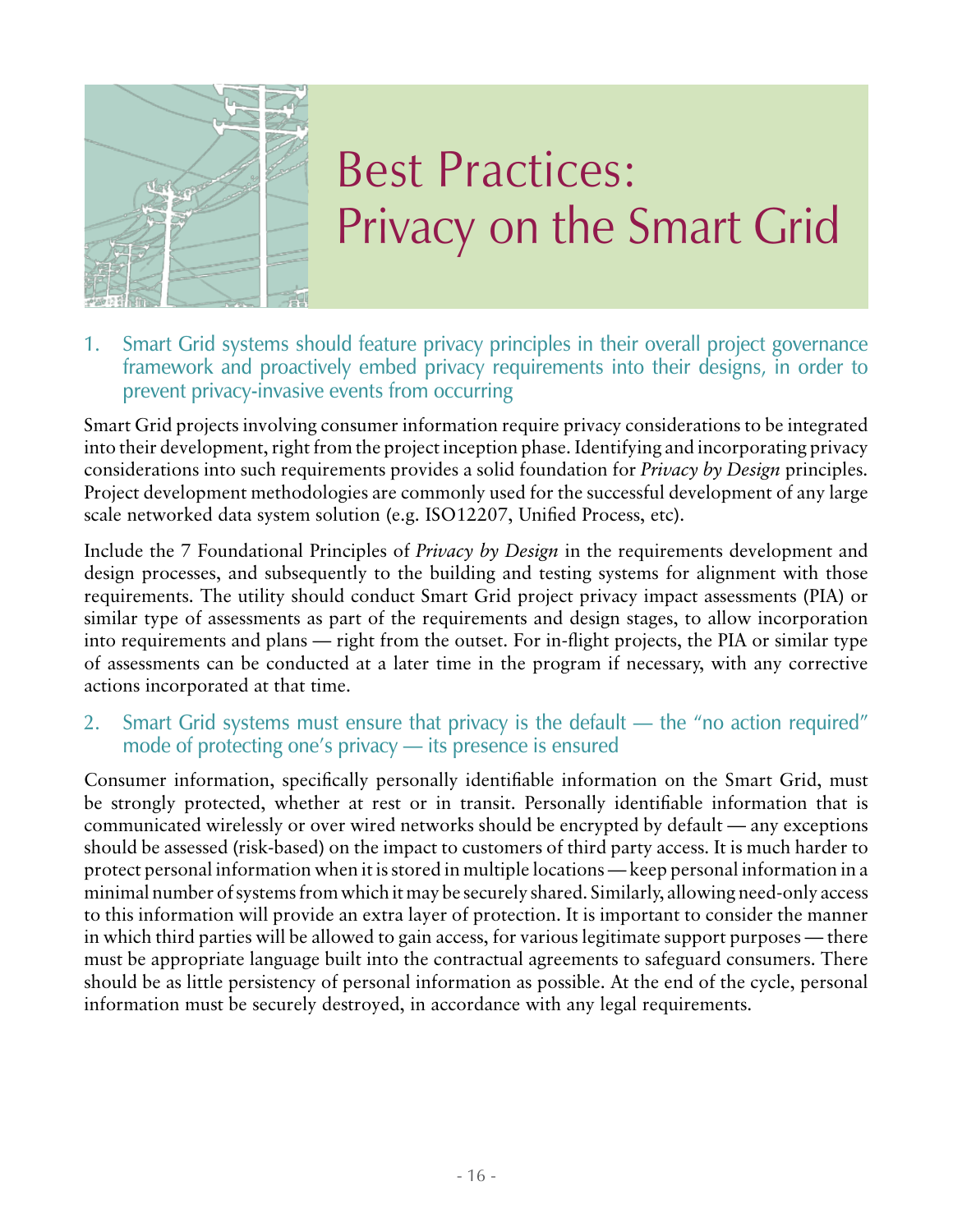## 3. Smart Grid systems must make privacy a core functionality in the design and architecture of Smart Grid systems and practices — an essential design feature

Privacy must be a core functionality in the design and architecture of new Smart Grid systems and practices. However, these often involve refreshing the existing asset base, which previously had no real need to carry or transmit consumer information. It is understood that many utilities will be building onto existing legacy systems and that few will be able to work with a clean slate, but instead will need to introduce *Privacy by Design* principles into legacy systems as opportunities arise, to ensure the overall architecture is secure. It is important to understand how personal information is being handled within the enterprise and determine whether any adjustments need to be made due to challenges raised by new Smart Grid initiatives.

4. Smart Grid systems must avoid any unnecessary trade-offs between privacy and legitimate objectives of Smart Grid projects

Beyond making privacy the default by embedding it directly into systems, achieving *Privacy by Design* entails the ability to embed privacy without any loss of functionality of Smart Grid related goals.

5. Smart Grid systems must build in privacy end-to-end, throughout the entire life cycle of any personal information collected

Ensure that the people, processes and technology involved in Smart Grid projects consider privacy at every stage, including at the final point of the secure destruction of personal information.

6. Smart Grid systems must be visible and transparent to consumers — engaging in accountable business practices — to ensure that new Smart Grid systems operate according to stated objectives

Records must be able to show that the methods used to both incorporate privacy as well as the Smart Grid objectives will meet the privacy requirements of the project. Ensuring such "requirements traceability" between the foundational privacy principles and each stage of Smart Grid project delivery will ensure that one is ready for a third party audit at any time.

Any non-compliant privacy deliverables will require an immediate remediation plan to correct the deficiency and provide an acceptable means of redress.

Informing consumers of the use to which personal information collected from them will be put is a key objective in achieving visibility and transparency.

7. Smart Grid systems must be designed with respect for consumer privacy, as a core foundational requirement

From a consumer perspective, it is essential to provide the necessary information, options, and controls so that consumers may manage their energy, costs, carbon footprints, and privacy.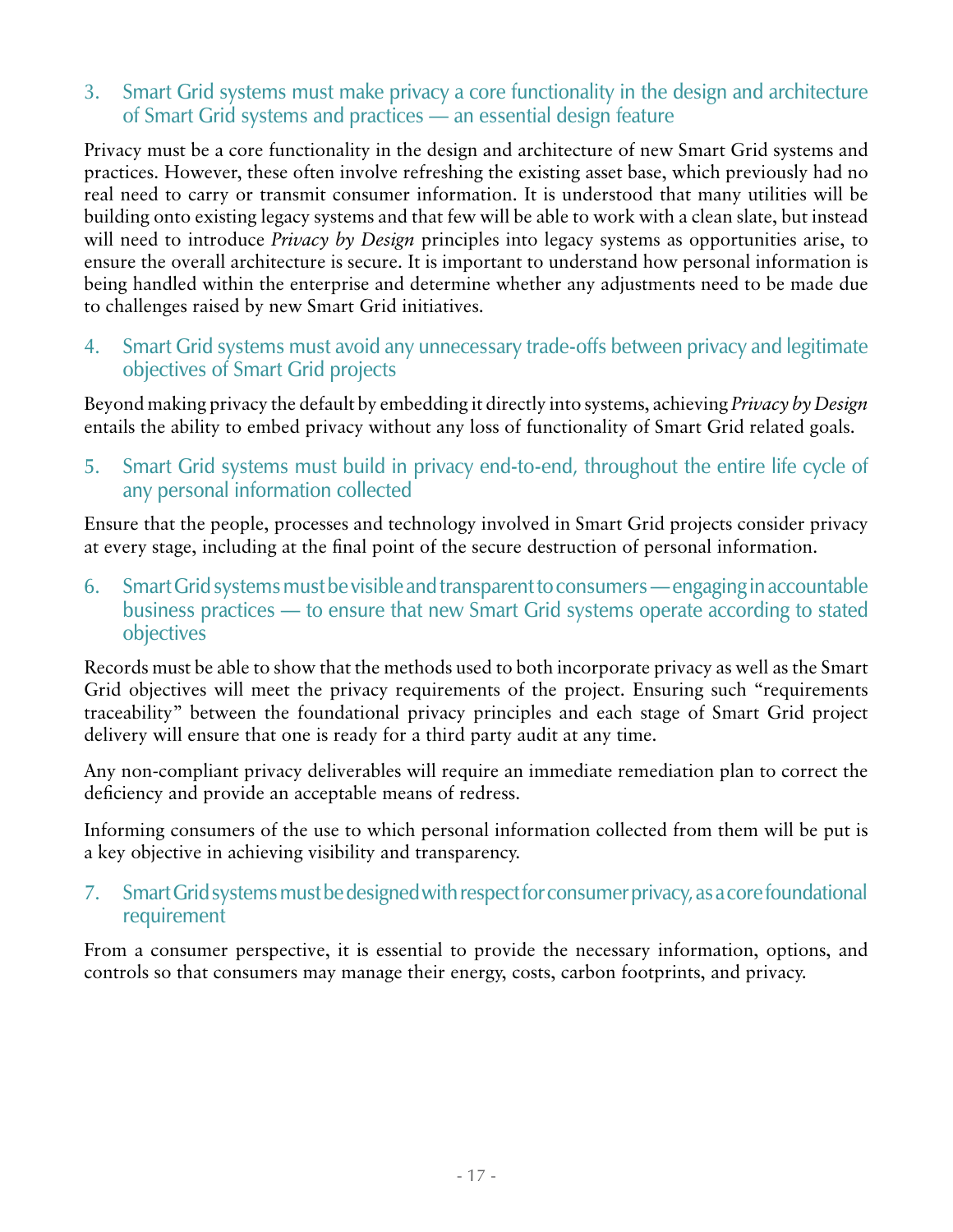

# Smart Grid Privacy by Design Use Case Scenarios

Two use case scenarios are provided here to illustrate methods of incorporating *Privacy by Design* following a background description of privacy considerations for the Wireless Mesh Network. The two use cases are: 1) Customer Information Access and 2) Customer Enablement.

## Background: The Wireless Mesh Network

Consider the scenario where a utility has a fully functional smart meter deployment across the majority of its client base. These smart meters communicate information back into the utility through a meshed wireless configuration, where designated meters and repeaters act as secure gateways, and data collectors aggregate information for transmission back into the utility's data centre. During this initial phase, utilities will make this information available to their customers to assist them in managing their power consumption. As part of the next phase in grid modernization, the utility would work with its smart meter supplier to pilot derivative meters that can monitor transformer performance. Information from these transformer meters can be used by the utility to back-check the accuracy of smart meters, drawing early warnings of transformer overload or power theft.

Providing customers access to their meter reading information has many challenges, such as the following: registration, authentication and data protection. The information needs to be presented in a simple and easy-to-understand manner that is useful in helping customers manage their energy needs efficiently.

A utility following Smart Grid *Privacy by Design* will consider how to best design information flows to mitigate potential future customer privacy concerns. Since the smart meter information is broadcast wirelessly over the air, the obvious first level of security would be to encrypt the information. The second is to ensure that the smart meter network does not broadcast any sensitive customer information over the airwaves. Designing systems to only pass on the minimum information required protects privacy — in the case of this scenario, a unique numeric ID and consumption data is all that needs to be transmitted. The smart meter-to-customer correlation is only performed securely back in the utility's data centre.

The utility can take the assessment to an even higher level by considering whether transformer meters should communicate over a different wireless network than the smart meters. The rationale for this is that if the smart meter network were ever to be compromised, malicious third parties could not perform the same transformer-to-smart meter correlation, as could the utility. By segregating the information over dual networks, the correlation could only be done by being in possession of both sets of information, which would only be available in the utility's own data centre. While the final solution may well be a single network, it is these added measures of due diligence that will result in a solution truly inspired by *Privacy by Design*.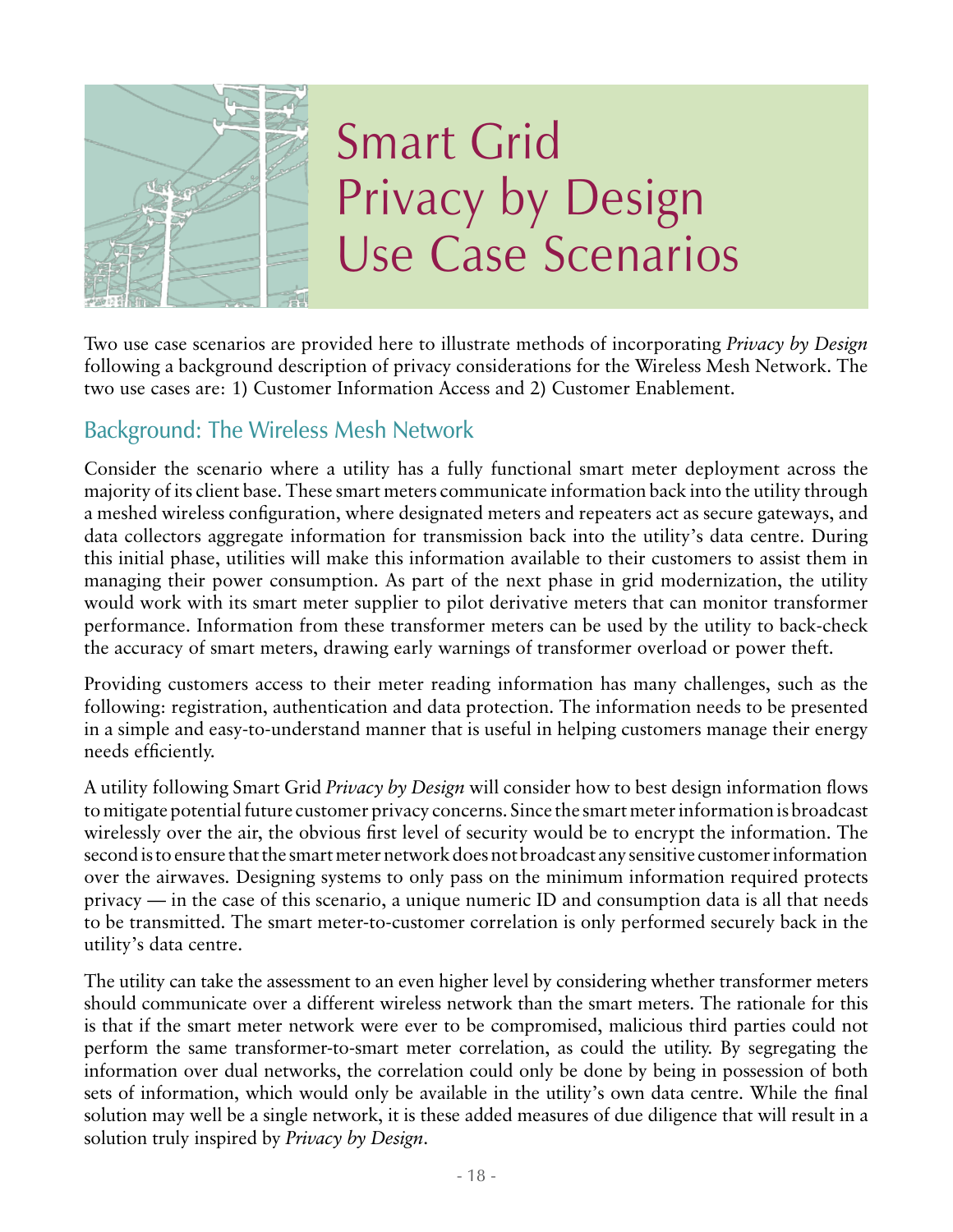## Use Case Scenario 1) Customer Information Access

When a utility wishes to provide access to information, it must consider how to positively identify the customer during registration and upon each subsequent visit. This step is extremely important because unauthorized access to customers' information will erode trust and result in a loss of consumer confidence.

Such customer access may be required, for example, in order to provide additional information to assist them in making choices around energy, cost, carbon footprint, and privacy.

Ensuring that the registrant to the customer information access service is indeed the owner of the utility account, and that unauthorized access attempts are kept to a minimum, are depicted in the requirements illustrated in Figure 1 below.



Figure 1 - Customer Information Access Requirements

The two features illustrated above, Customer Enrolment and Customer Authentication, are requirements defined by the utility. These two requirements will have supplemental requirements that may be traced to the features which apply privacy constraints upon them.

Figure 2 illustrates how a supplementary requirement such as an "Access Failure Threshold" can be incorporated and traced within the design of a Customer Information Access program, which would then be reviewed by the Smart Grid project team to ensure that it also meets their business needs: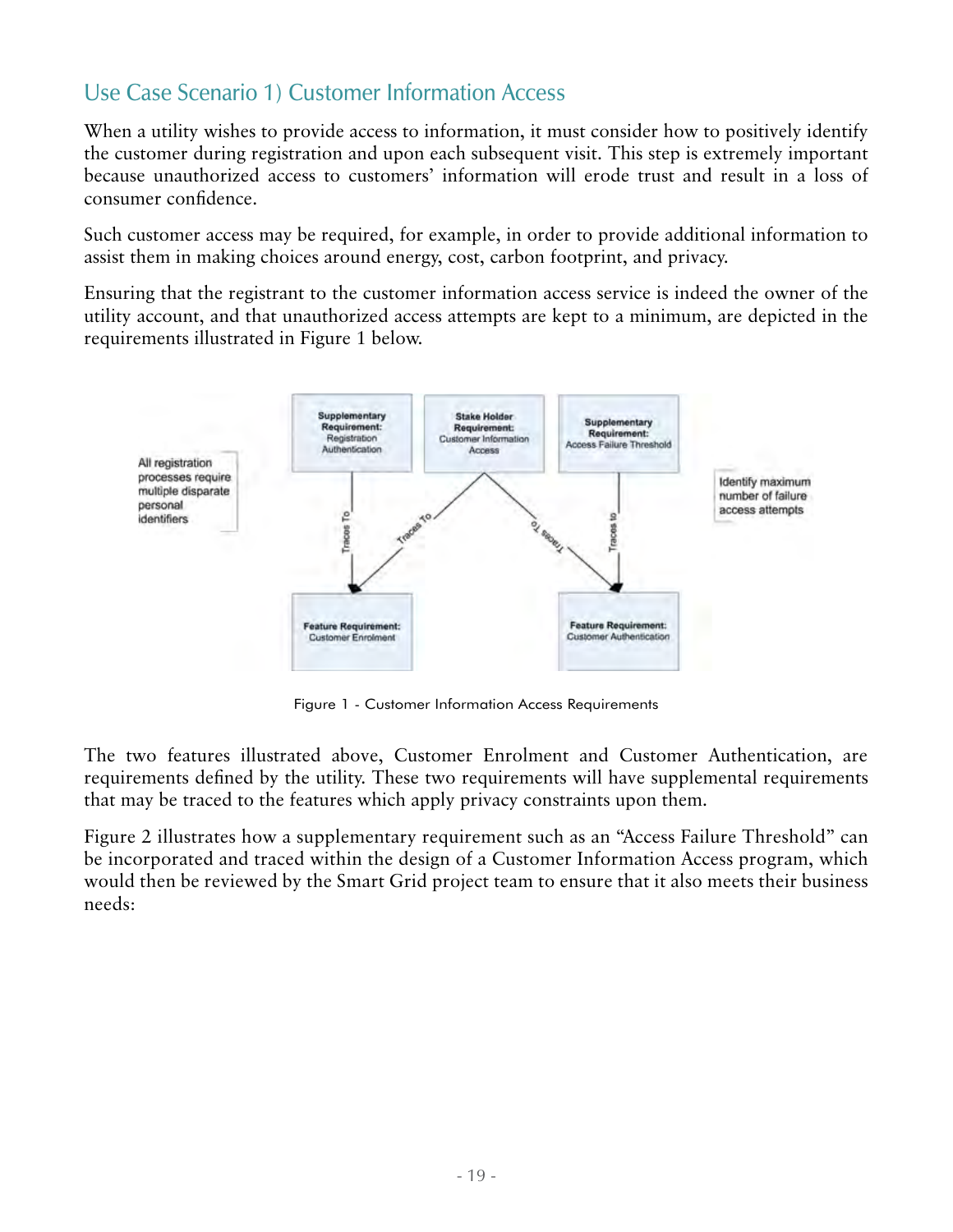

Figure 2 - Use Case Tracing for Customer Information Access

The requirement definition stage of any adopted Smart Grid project methodology involves the creation of one or more use cases to satisfy core foundational privacy requirements, such as "Access Failure Threshold," showing interactions between various actors (people and systems), as well as the functionality that will be delivered by the systems involved. For example, the diagram below illustrates four usage/operations case scenarios incorporating the same supplemental requirement of "Access Failure Threshold." They are: Authenticate Customer, Authentication Failure, Authentication Success and Welcome Page.



Figure 3 – System and Actor Diagram for Customer Information Access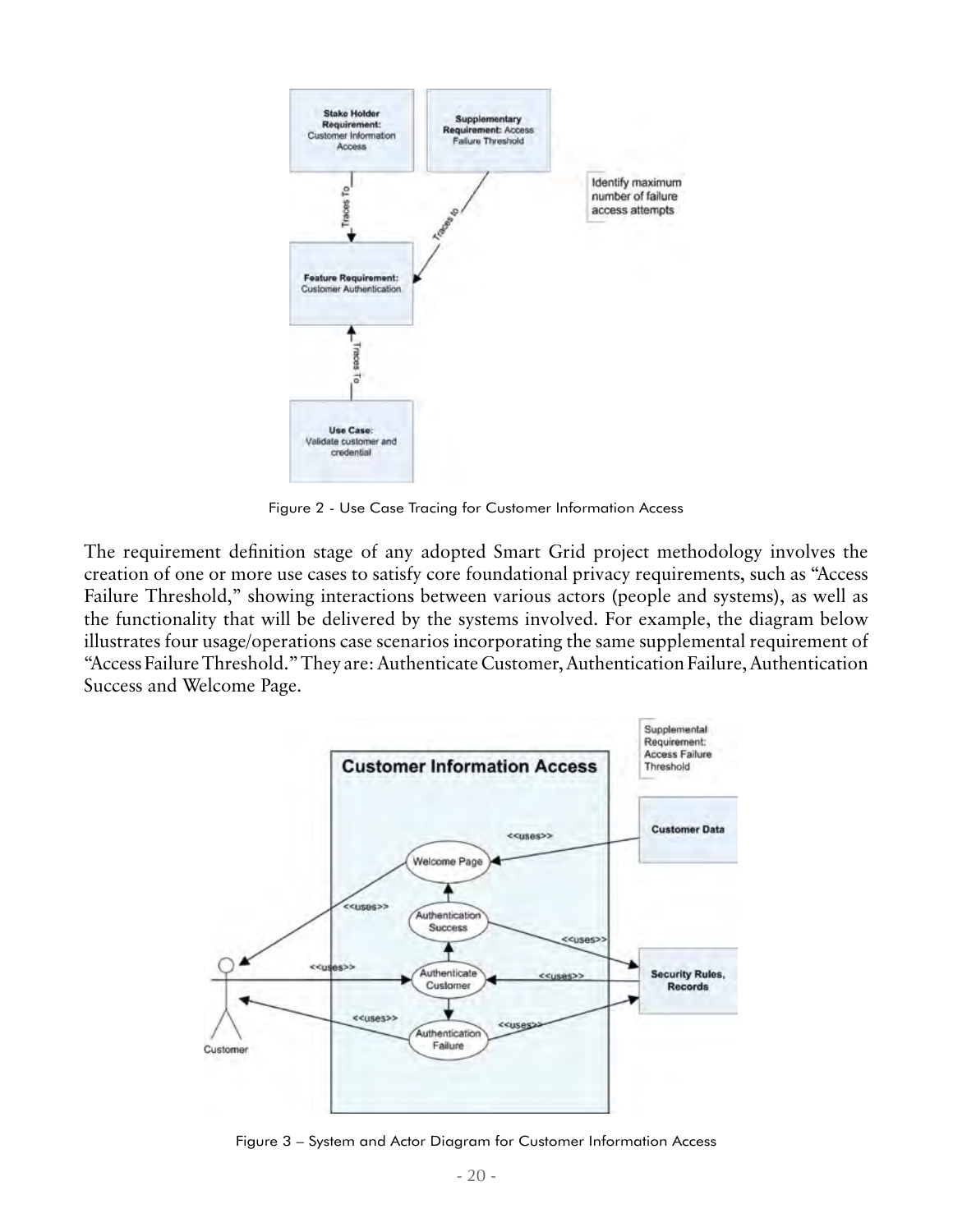The utility must then document all flows of information that would occur during customer authentication. The sequence presented is the successful access request. The steps are presented in Figure 4 below.

- I. The customer provides his/her unique identifier and their challenge information.
- II. The customer information access will require that the identifier and challenge information be verified. If correct and the account has NOT been disabled due to multiple access attempt failures, then the customer is considered to be authenticated.
- III.The successful access is recorded.
- IV. The basic information regarding the authenticated customer is then retrieved.
- V. The customer is now presented with welcome information.



Figure 4 – Sequence Diagram for Customer Information Access

In this example, the requirement that all customers must be authenticated was illustrated. All access attempts are recorded, with multiple consecutive access failure attempts disabling the account. This requirement was developed to prevent unauthorized users from accessing an account by attempting to randomly create passwords.

Protecting access to customer information builds trust in the system, and thus increases the likelihood of customer participation to realize the benefits of the Smart Grid.

## Use Case Scenario 2) Customer Enablement

A utility is in the process of rolling out smart meters and billing system changes to support time-ofuse billing, and expects that future Smart Grid programs will include further customer enablement. Examples of future customer enablement include demand-response programs, conservation programs, voluntary curtailment, advanced device management, in-home displays, and many others. For the purpose of this use case scenario, consider the case of customers choosing to participate in demandresponse programs, such as when there is a peak in power-demand and some customers have opted to make their thermostats available for a 2 degree Celsius reduction.

Within customer enablement, the concept of involving the customers in the dynamic management of the electrical grid provides opportunities for all stakeholders, and ultimately benefits the environment.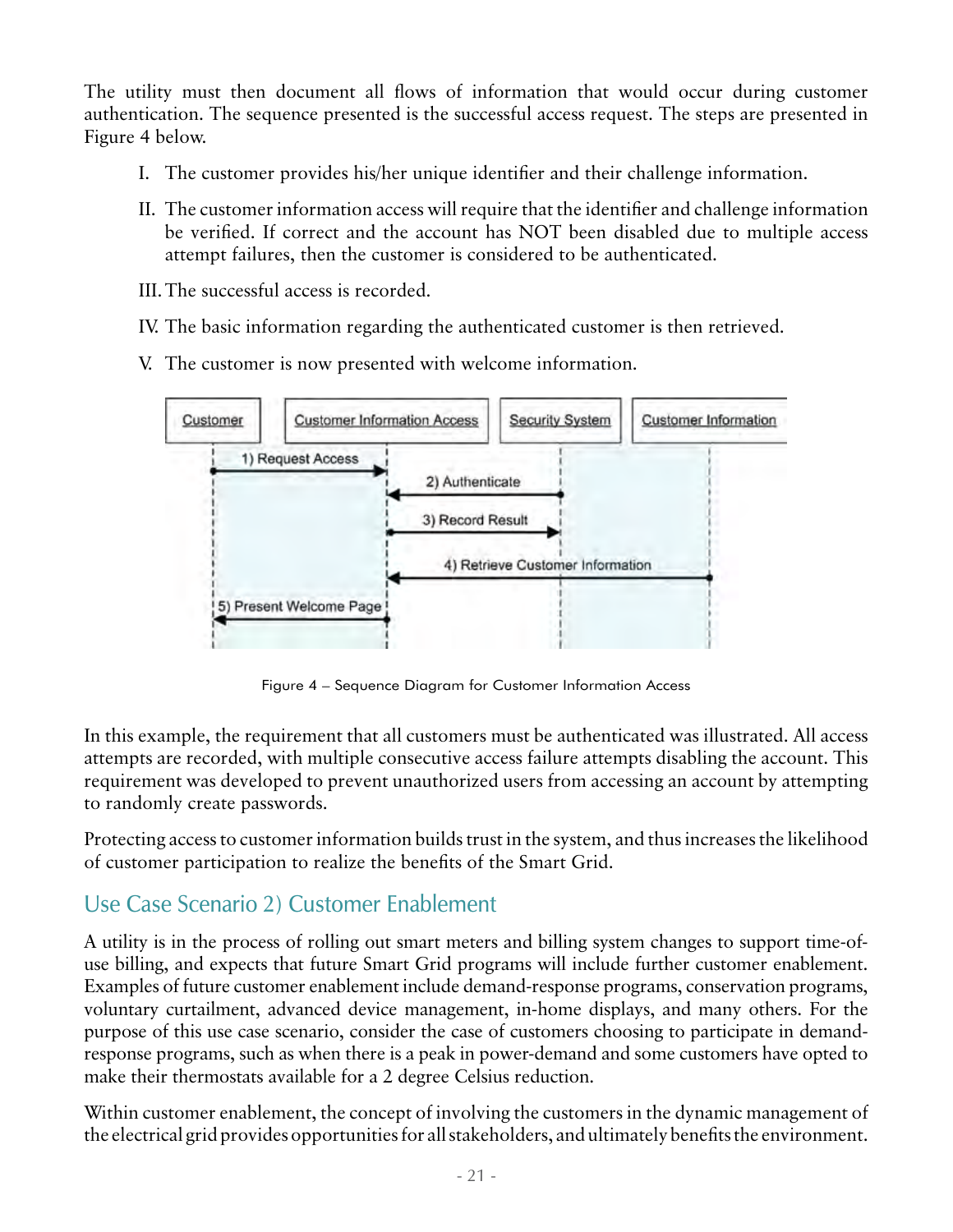However, it also introduces new challenges, particularly in the realm of privacy and security. The success of a customer engagement program hinges on the utility's ability to empower willing customers to become active participants in their energy use and generation. This is broadly defined as "customer enablement" and covers the end-to-end scope of a customer's interaction with the utility's technology systems and processes. These interactions may be characterized as three basic activities:

- I. *Enrolment* The ability for an eligible customer to enrol and define their participation in programs offered by the utility.
- II. *Usage* The active operation and management of participating customers. This refers to the daily functioning of systems and processes for the utility to deliver the service. This area is often referred to as "Operation."
- III. *Termination —* The ability for a customer to terminate their active participation.

In establishing customer enablement for this demand response program, the associated initiatives, from a simplified point of view, must consider several stages of deployment including establishing the objectives of the program, program definitions, and determining how customers can engage with the utility. In addition, establishing customer enablement in this project requires setting out how the program itself will run, including customer engagement and enrolment, registration programs, operations such as events requiring demand-response, and program life-cycle management and wrap-up. Below is an example of these requirements and their traceability:



said purpose.

between

personal

and

 $\vert$ s

Figure 5 – Customer Demand Response Requirement Example

Note that the features being delivered are based on the business requirements to permit demand response registrants to terminate their enrolment and to provide eligible device information to a demand response program. Both of these have supplementary requirements placed on them to which the design and development teams must adhere. These supplementary requirements establish requirements for data retention, and requirements for what personal information is to be shared, or in this case, the opposite — limited, with downstream systems (i.e. limiting information only to that required for the particular purpose involved, "Limit Data").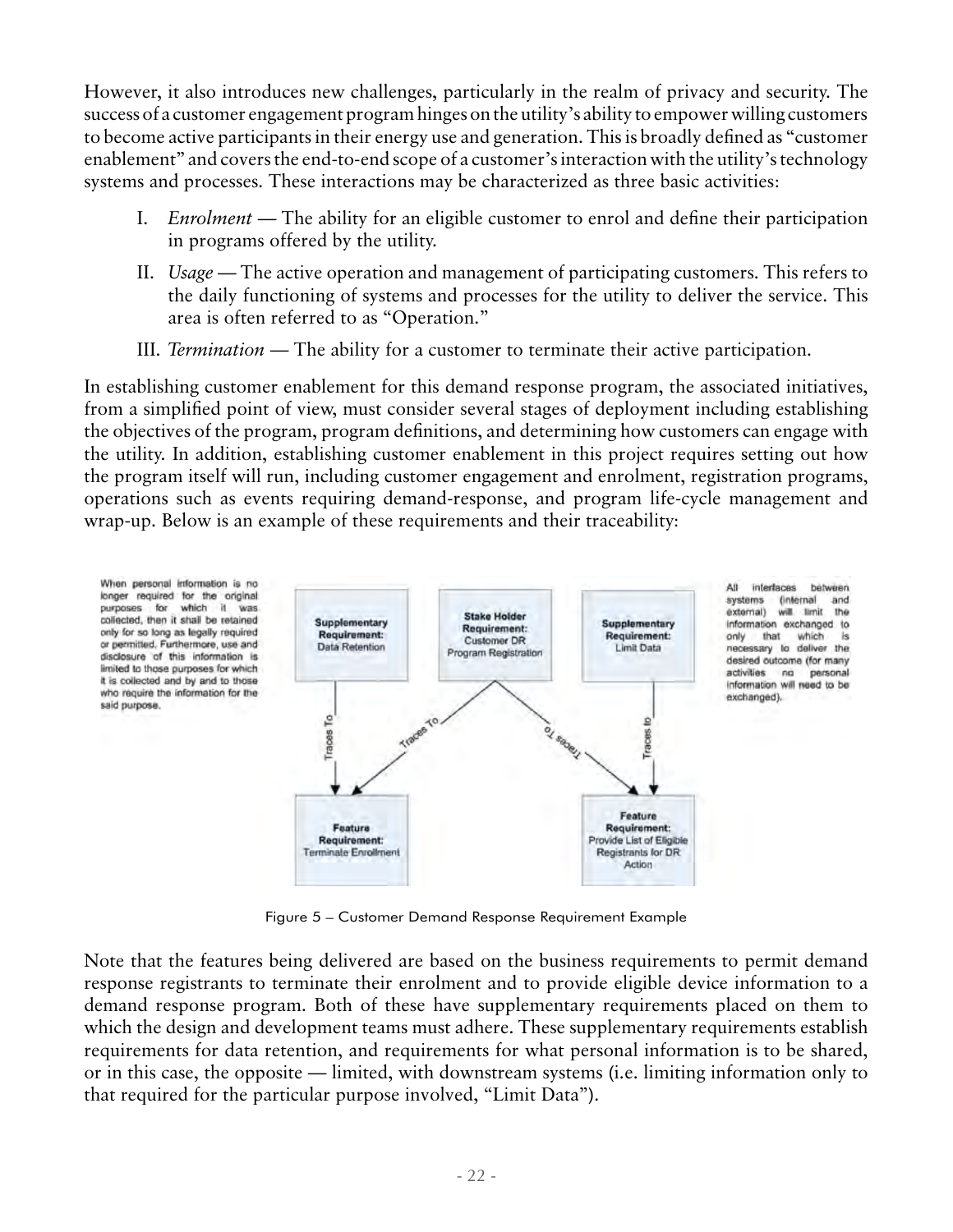The figure below illustrates how a supplementary requirement such as "Limit Data" can be incorporated and traced within the design of a demand management program, which would then be reviewed by the Smart Grid project team to ensure that it also meets their business needs:



Figure 6 – Requirement Types for Demand Response Registrants

The requirement definition stage of any adopted Smart Grid project methodology involves the creation of one or more use cases to satisfy core foundational privacy requirements, such as "limit data," showing interactions between actors (people and systems), as well as the functionality that will be delivered by the systems involved. For example, the diagram below illustrates four usage/ operations case scenarios incorporating the supplemental requirement of "limit data": Configure Program, Determine Program Action, Execute, and Retrieve Eligible Devices.



Figure 7 – System and Actor Diagram for Usage (part of Customer Enablement in the Smart Grid)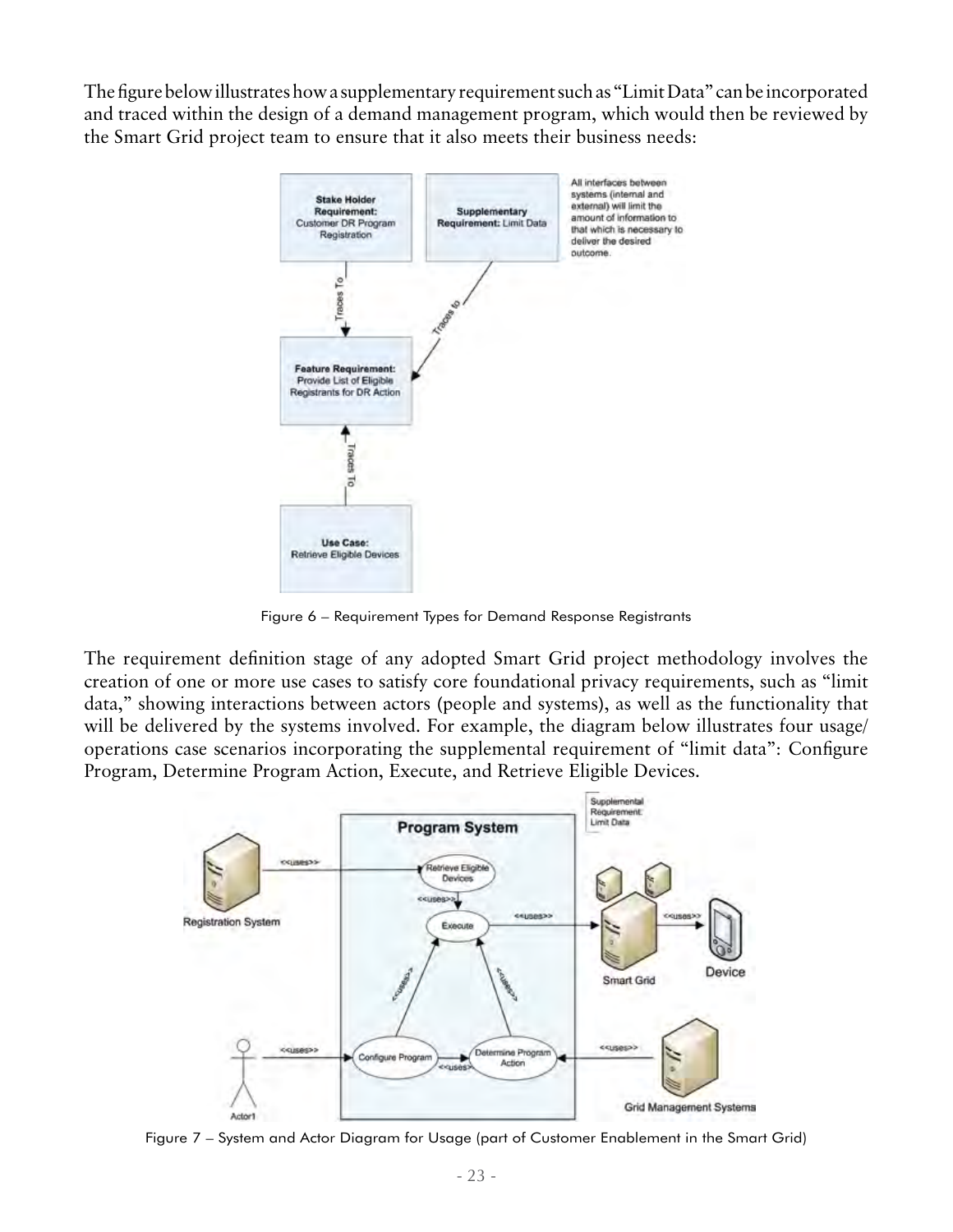The utility must then document all flows of information that would occur in a demand response program (Figure 8 below), as follows:

- I. *Configure***—** Operators need to configure a program. This allows Hydro One to configure the behaviour of the demand response program when an event is received from the Smart Grid Management system.
- II. *Alert* **—** The Smart Grid continually monitors the stability of the network and events are generated whenever problems occur (i.e. if demand exceeds supply).
- III. *Retrieve Devices* **—** Based on configured rules in the demand response program, the system will determine how many consumer thermostats are needed to be adjusted to meet the DR need. At this point, the system is completely agnostic to specific customer data. It will retrieve device information from the registration system and will be limited to the device identifier and user constraints (e.g. minimum/maximum temperatures). Note: This is the essential step for the supplemental requirement to "Limit Data."
- IV. *Notify Device* **—**The demand response system will request all the devices where the tolerances are allowable to change their temperature settings.
- V. *Deliver to Device* **—** The Smart Grid ensures that the device is authenticated and the message is delivered securely to the device.
- VI. *Respond* **—** Depending on the technology, a response will be provided to the request.
- VII. *Deliver Response* **—** The Smart Grid ensures that the response is delivered to the demand response program system. The information is limited to an acknowledgement and state of action requested.



Figure 8 – Sequence Diagram for Usage (part of Customer Enablement in the Smart Grid)

In this example, the fundamental concept that underlies the entire flow is that the operating system executing demand response operations is completely blind to any of the specific, identifiable details of a given individual. Personally identifiable information is a function of program enrolment, but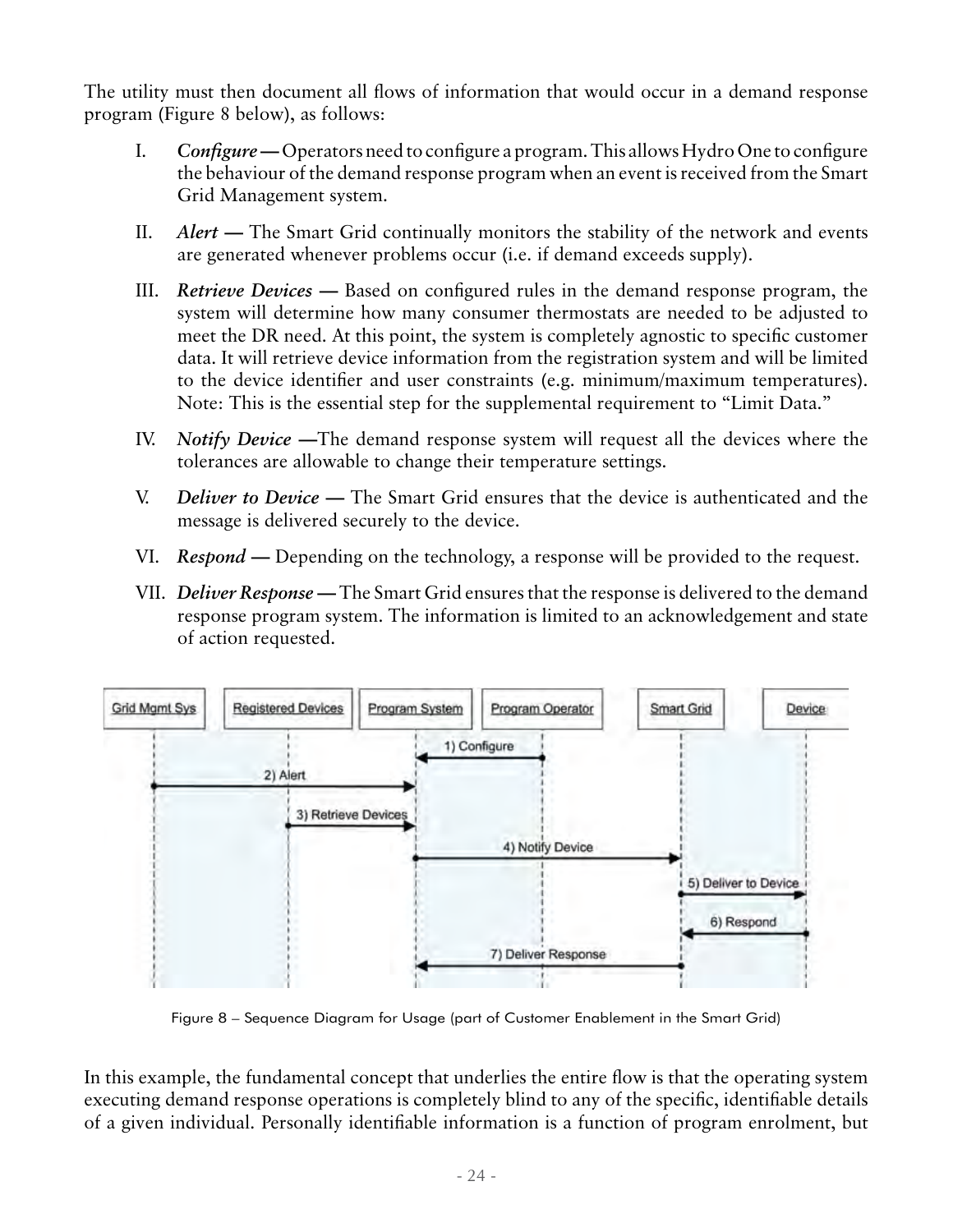this association operates separately from device management. In other words, the system running the Smart Grid only knows the rules for the management of devices based on the program it is associated with, and is completely agnostic to the particular details of a given customer.

This distinction demonstrates several tenets of the Smart Grid *Privacy by Design*. The segregation of data is proactively embedded directly into the system design — it is not a reactionary after-thought or mechanism that is tacked on to the initial solution. Similarly, privacy is the default — not something that must be asked for by the customer or initiated separately by the utility. Not only is this an elegant solution, but the most efficient option from an operations perspective; it also achieves the utility's goal of demonstrating a strong respect for user privacy.

Finally, all use case designs and implementation artefacts must be reviewed to ensure compliance with this requirement and any supplementary requirements. When the system is delivered, test cases specifically aligned with the use cases will be developed and exercised. If the implementation deviates from the design artefacts, then it will be identified as a defect, requiring remediation. Thus, privacy is not only embedded into the design of the system, it is verified after it is built (trust but verify), and then tested along with other requirements.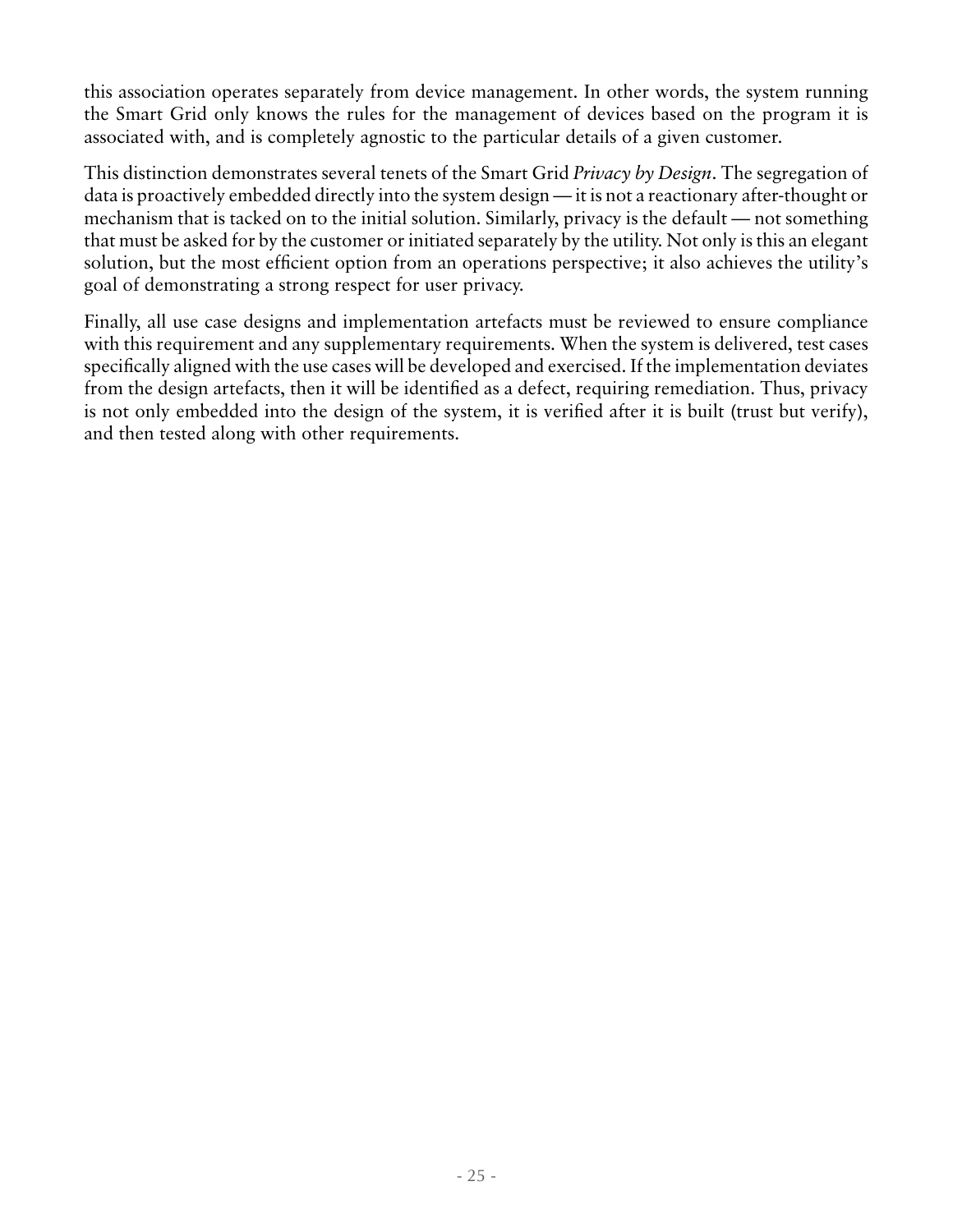

# Conclusion

Utilities will face many challenges in their transformative role of revamping our current electricity system into a truly "Smart" Grid. We acknowledge that while a significant portion of the Smart Grid implementation will not involve consumer information, the amount of personal information being collected and the digital nature of that information will precipitate internal changes within utilities that go well beyond individual IT departments. The Best Practices for Smart Grid *Privacy by Design* were developed by the Information and Privacy Commission of Ontario (IPC) in collaboration with Ontario's largest electricity providers, Hydro One and Toronto Hydro, to be used by utilities in Ontario and elsewhere, that will be facing these challenges. We hope that our Best Practices will help utilities view the challenges posed by the Smart Grid as opportunities to enhance consumer trust by building *Privacy by Design* directly into their Smart Grid systems.

In Ontario, we have been working on the question of privacy and the Smart Grid for several years. Hydro One Networks and Toronto Hydro — both subject to the privacy laws that the IPC oversees compliance with — began their Smart Grid projects knowing at the outset that privacy became an essential component any time that personal information was involved. The Information and Privacy Commissioner's office embarked on work when first approached by the government several years ago on Bill 21, *Energy Conservation Responsibility Act, 2006*, which added amendments to the *Electricity Act, 1998* relating to smart meters, and the Smart Metering Entity.

Jurisdictions outside of Ontario may only be starting to enter into Smart Grid initiatives, such as the wide deployment of an advanced metering infrastructure. These utilities, now embarking upon Smart Grid initiatives involving the collection of personal information, may also benefit from these practices. In the U.S., for example, billions of dollars are being invested into new initiatives, fuelling the pace of Smart Grid implementation beyond the point where standards and practices around personal information are being fully developed. A point which bears repeating is that we must take great care not to sacrifice consumer privacy amidst a sea of enthusiasm for electricity reform. In this regard, other jurisdictions may benefit from our experience with building *Privacy by Design* into the foundational elements of all Smart Grid developments in Ontario.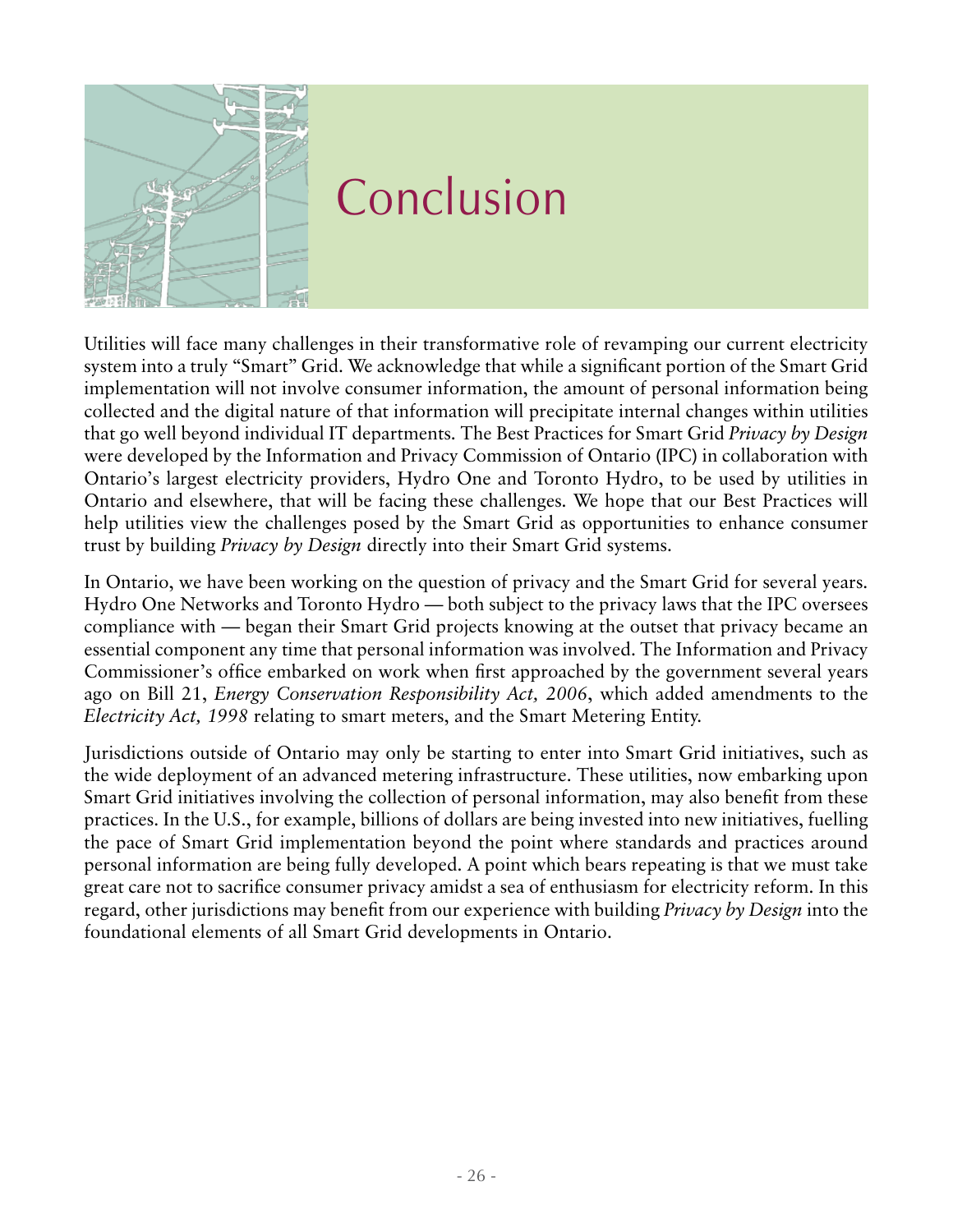

# Overview of **Organizations**

## Information and Privacy Commissioner, Ontario, Canada

The role of the Information and Privacy Commissioner of Ontario, Canada is set out in three statutes: the *Freedom of Information and Protection of Privacy Act*, the *Municipal Freedom of Information and Protection of Privacy Act* and the *Personal Health Information Protection Act*. The IPC acts independently of government to uphold and promote open government and the protection of personal privacy. Under the three *Acts*, the Information and Privacy Commissioner: resolves access to information appeals and complaints when government or health care practitioners and organizations refuse to grant requests for access or correction; investigates complaints with respect to personal information held by government or health care practitioners and organizations; conducts research into access and privacy issues; comments on proposed government legislation and programs; and educates the public about Ontario's access and privacy laws.

## Hydro One Inc.

Hydro One is the largest electricity transmission and distribution company in Ontario. Substantially all of Ontario's electricity transmission system is owned and operated by Hydro One. Its transmission system is one of the largest in North America based on assets, with almost 30,000 km of high-voltage transmission lines. Its distribution system is the largest in Ontario based on assets and spans roughly 75 per cent of the province, with over 123,000 km of wires serving approximately 1.3 million rural and urban customers, local distribution companies connected to the distribution system, and large industrial customers. Hydro One also operates, through its subsidiary, Hydro One Remote Communities Inc., small, regulated generation and distribution systems in a number of remote communities across Northern Ontario that are not connected to Ontario's electricity grid.

## Toronto Hydro Electric System

Toronto Hydro Corporation is a holding company, which wholly-owns two principal subsidiaries: Toronto Hydro-Electric System Limited, distributes electricity and engages in Conservation and Demand Management ("CDM") activities. Toronto Hydro Energy Services Inc. provides street lighting services. The principal business of the Corporation and its subsidiaries is the distribution of electricity by Toronto Hydro-Electric System Limited. Toronto Hydro-Electric System owns and operates an electricity distribution system, which delivers electricity to approximately 690,000 customers located in the City of Toronto. It is the largest municipal electricity distribution company in Canada and distributes approximately 18% of the electricity consumed in Ontario.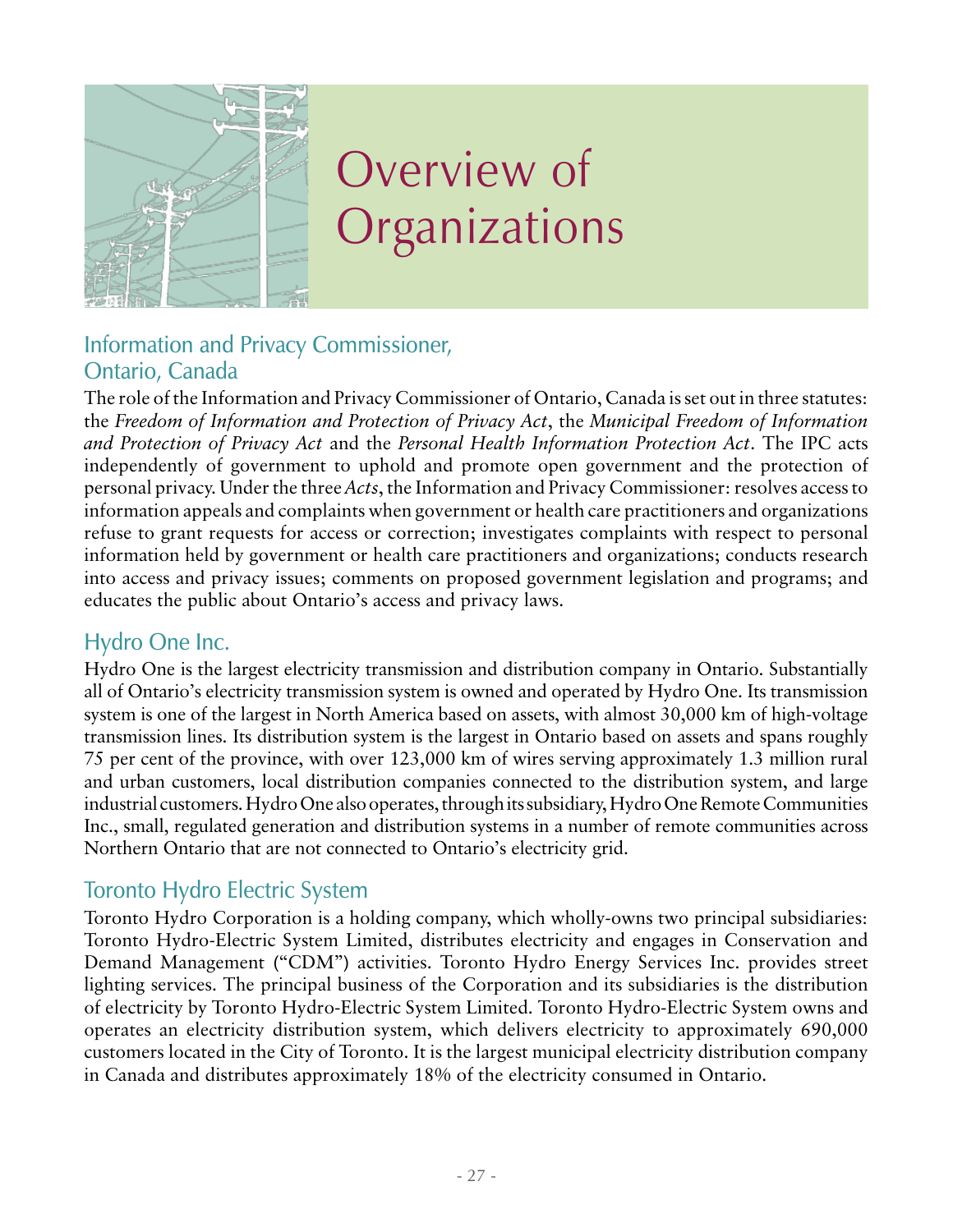

# Appendix A

## The 7 Foundational Principles of Privacy by Design

## 1. *Proactive* not Reactive; *Preventative* not Remedial

The *Privacy by Design* (PbD) approach is characterized by proactive rather than reactive measures. It anticipates and prevents privacy invasive events before they happen. PbD does not wait for privacy risks to materialize, nor does it offer remedies for resolving privacy infractions once they have occurred — it aims to prevent them from occurring. In short, *Privacy by Design* comes before-the-fact, not after.

### 2. Privacy as the *Default*

We can all be certain of one thing — the default rules! *Privacy by Design* seeks to deliver the maximum degree of privacy by ensuring that personal data are automatically protected in any given IT system or business practice. If an individual does nothing, their privacy still remains intact. No action is required on the part of the individual to protect their privacy — it is built into the system, by default.

### 3. Privacy *Embedded* into Design

*Privacy by Design* is embedded into the design and architecture of IT systems and business practices. It is not bolted on as an add-on, after the fact. The result is that privacy becomes an essential component of the core functionality being delivered. Privacy is integral to the system, without diminishing functionality.

### 4. Full Functionality — Positive-Sum, not Zero-Sum

*Privacy by Design* seeks to accommodate all legitimate interests and objectives in a positive-sum "winwin" manner, not through a dated, zero-sum approach, where unnecessary trade-offs are made. *Privacy by Design* avoids the pretense of false dichotomies, such as privacy vs. security, demonstrating that it is possible to have both.

### 5. End-to-End Lifecycle Protection

*Privacy by Design*, having been embedded into the system prior to the first element of information being collected, extends securely throughout the entire lifecycle of the data involved, from start to finish. This ensures that at the end of the process, all data are securely destroyed, in a timely fashion. Thus, *Privacy by Design* ensures cradle to grave, lifecycle management of information, end-to-end.

### 6. Visibility and Transparency

*Privacy by Design* seeks to assure all stakeholders that whatever the business practice or technology involved, it is in fact, operating according to the stated promises and objectives, subject to independent verification. Its component parts and operations remain visible and transparent, to users and providers alike. Remember, trust but verify.

### 7. Respect for User Privacy

Above all, *Privacy by Design* requires architects and operators to keep the interests of the individual uppermost by offering such measures as strong privacy defaults, appropriate notice, and empowering user-friendly options. Keep it user-centric.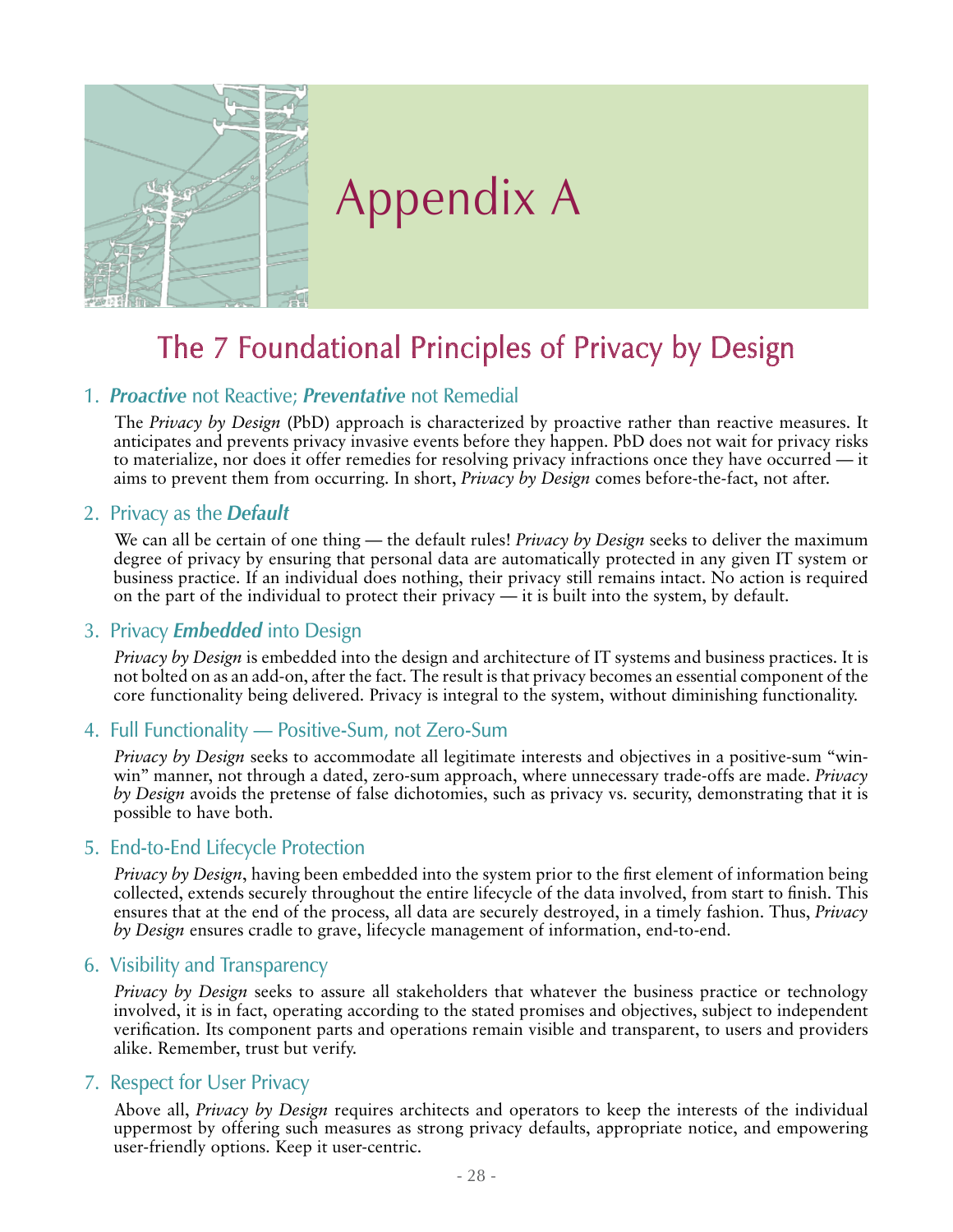

# Appendix B

## Electricity in Ontario

Electricity in Ontario is shaped by a framework that involves a mix of law, regulation, standards and mandatory codes. The *Green Energy Act, 2009* and legislation including the *Electricity Act, 1998* established a smart metering entity, smart meter procurement requirements and functional specifications. Objectives of the province of Ontario in implementing the Smart Grid include increasing the availability of renewable energy in Ontario and increasing the use of renewable energy sources in Ontario. In addition, it is the province's goal to stimulate the search for and development of sources of energy, to stimulate energy conservation through the establishment of programs and policies, and to encourage prudence in the use of energy in Ontario.44 Through the *Green Energy Act, 2009*, the government of Ontario updated a suite of laws to achieve these objectives.45

The wires that make up the Ontario electrical grid are interconnected with the U.S. electrical grid, including full circuits. As a result, U.S. standards in the area of the Smart Grid are also applicable. The U.S.-based North American Electric Reliability Corporation (NERC) develops standards that Ontario utilities must comply with, as specified under international agreements. NERC is a "standards authority" within the meaning of Ontario's *Electricity Act, 1998* and Ontario is a member of NERC coordinating councils.46 The U.S. National Institute of Standards and Technology (NIST) are also developing standards in the area of cyber security and interoperability for the Smart Grid which will impact Ontario utilities.<sup>47</sup>

Previously, the energy sector in Ontario was dominated by one government-owned company, Ontario Hydro. This sector was restructured in the 90s to allow for greater competition and supply of electricity. Today, there are several energy sector players in Ontario in the area of transmission, distribution, management of electricity, policy setting, and enforcement.<sup>48</sup>

Transmission of electricity is primarily the responsibility of Hydro One, which operates most of the transmission lines in Ontario. Hydro One distributes electricity to large industrial and local distribution companies, such as Toronto Hydro, that distribute power to homes, schools and small

<sup>44</sup> See Appendix C for an overview of fair information practices. See also *The 7 Foundational Principles: Implementation and Mapping of Fair Information Practices* available online: http://www.ipc.on.ca/images/Resources/pbd-implementation-7found-prin.pdf.

<sup>45</sup> *Ministry of Energy Act* , s. 8 (1)

<sup>46</sup> *The Green Energy Act, 2009* also allows for the creation of regulations that would require public agencies and certain consumers to establish energy conservation and demand management plans. When government makes a capital investment or acquires goods and services, it will have to consider energy conservation and efficiency. The *Act* provides guiding principles for government facilities along these lines, and restricts sale or lease of appliances and products that do not meet efficiency standards, or labelling requirements. The *Act* also facilitates participation of aboriginal people and community groups in developing renewable energy generation facilities, and transmission and distribution systems.

<sup>47</sup> Memorandum Of Understanding Between The Ontario Energy Board And The North American Electric Reliability Corporation: http://www. nerc.com/files/OEB-NERC-MOU-Final.pdf.

<sup>48</sup> NIST 800-53/82, NISTIR 7628. In addition, utilities must comply with ISO standards such as 17799/27001.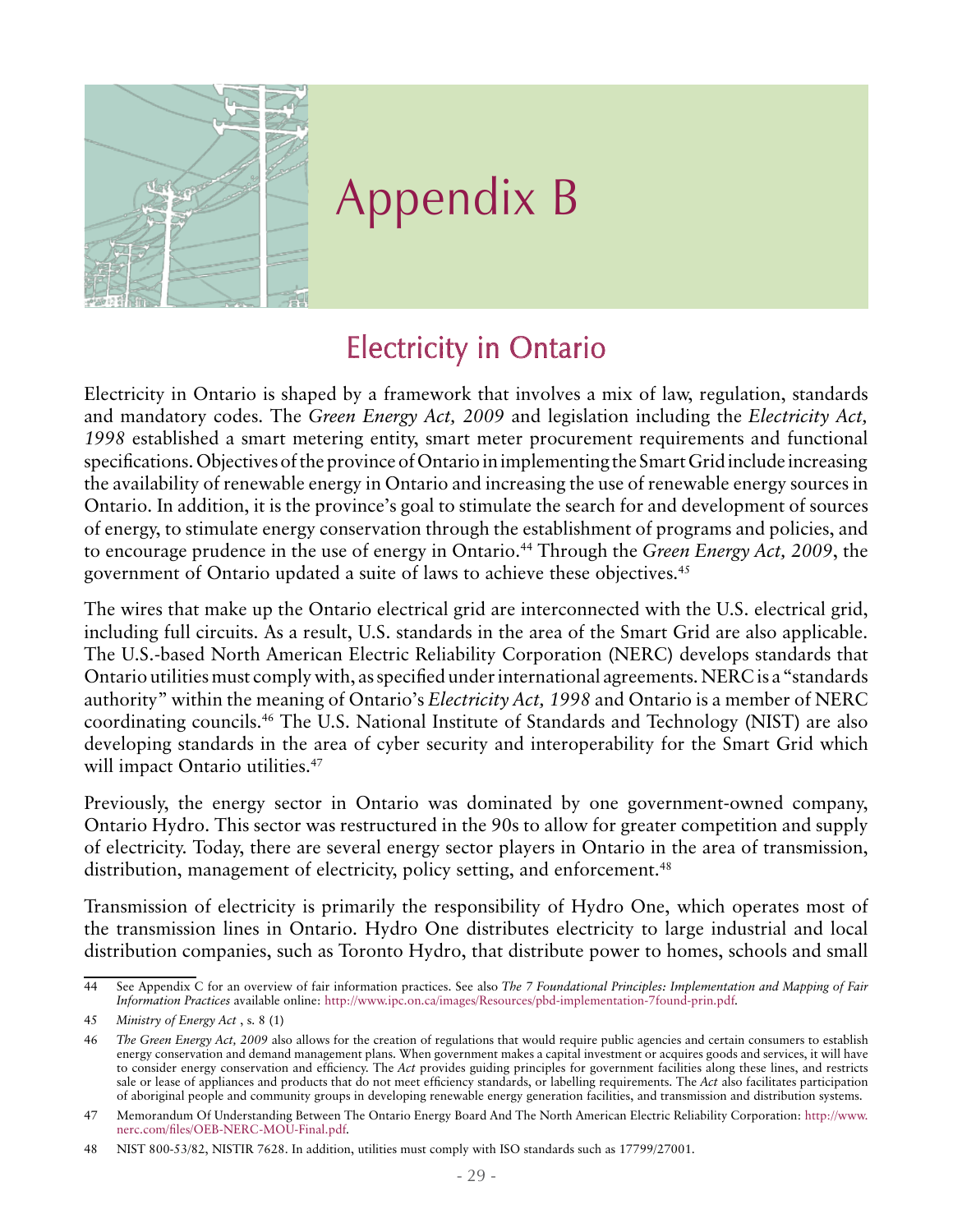businesses. Hydro One also distributes electricity directly to certain areas of the province, including rural areas.

The Independent Electricity System Operator (IESO) forecasts the short term demand for electricity; electricity generators in turn bid to sell energy at the specified price. This process is done every five minutes and thus operates as a real-time spot market. To ensure reliability of the electricity supply, the IESO also ensures that extra energy is available, should it be needed, by paying certain power generators to be on stand-by. The IESO is one of eight Independent System Operators in North America. One of the IESO's legislative mandates is to plan, manage, and implement the smart metering initiative in Ontario.49 The Ontario Power Authority (OPA) is responsible for longer term planning of the supply of electricity in Ontario.

The Ontario Energy Board (OEB) is a regulatory body which, among other responsibilities, issues electricity licenses to participants in the electricity industry. The Board protects the interests of individual consumers regarding the price of electricity, as well as the reliability and quality of electricity. The OEB also conducted a Smart Price Pilot in June 2006 which was the first pilot in North America to both examine changes in energy consumption behaviour in response to three different types of time-of-use pricing (off-, mid- and on-peak; critical peak pricing; critical peak rebates).<sup>50</sup> The OEB's objectives include facilitating the implementation of a Smart Grid in Ontario; promoting electricity conservation and demand management, including having regard to the consumer's economic circumstances; and to promote the use and generation of electricity from renewable energy sources.<sup>51</sup> The Government of Ontario can issue directives to the OEB requiring that it take steps relating to the establishment, implementation or promotion of the Smart Grid in Ontario.<sup>52</sup>

Toronto Hydro and Hydro One are part of the Ontario Smart Grid Forum, spearheaded by the IESO and involving others in the field, including representatives from the Ontario government and the OEB. The Forum released its report *Enabling Tomorrow's Electricity System* in February 2009, calling for a co-ordinated effort to increase reliability, develop economic opportunities, and promote environmental sustainability through Smart Grid technologies. One of the report's key recommendations stated that consumers should have access to timely information on their consumption and price information from a smart meter with two-way communication capability or via the Internet.<sup>53</sup>

Policy for the delivery of electricity is set out by the Ontario Ministry of Energy and Infrastructure, including the introduction of smart meters and the *Green Energy Act, 2009*. Similar to other players in the sector, the Ministry's goal is to ensure that electricity is increasingly reliable in the future. The Ministry is also involved with bringing innovation to the electrical grid, and focusing on cleaner and renewable forms of energy.

When it comes to privacy, data protection and transparency, the Ministry, OEB, IESO, OPA, Hydro One and Toronto Hydro all come within the oversight jurisdiction of the Information and Privacy Commissioner of Ontario.

<sup>49</sup> As Ontario Power Generation (OPG) does not handle personal information, they are not discussed in this section. OPG is the largest power generator in Ontario and produces 70 to 80 per cent of Ontario's energy. Its sources of electricity generation are hydroelectric, nuclear and fossil fuel.

<sup>50</sup> *Electricity Act, 1998*, Ontario Regulation 452/06 Additional Objects of the IESO.

<sup>51</sup> Consumption of electricity lowered by 5.7, 25.4 and 17.5 respectively. See Backgrounder: Ontario Energy Board Smart Price Pilot, July 26, 2007, available online: http://www.oeb.gov.on.ca/documents/communications/pressreleases/2007/press release smartpricepilot backgrounder\_20070726.pdf.

<sup>52</sup> *Ontario Energy Board Act, 1998*, S.O. 1998, c. 15, Sched. B, s. 1(1)

<sup>53</sup> *Ibid.,* s. 28.5 (1)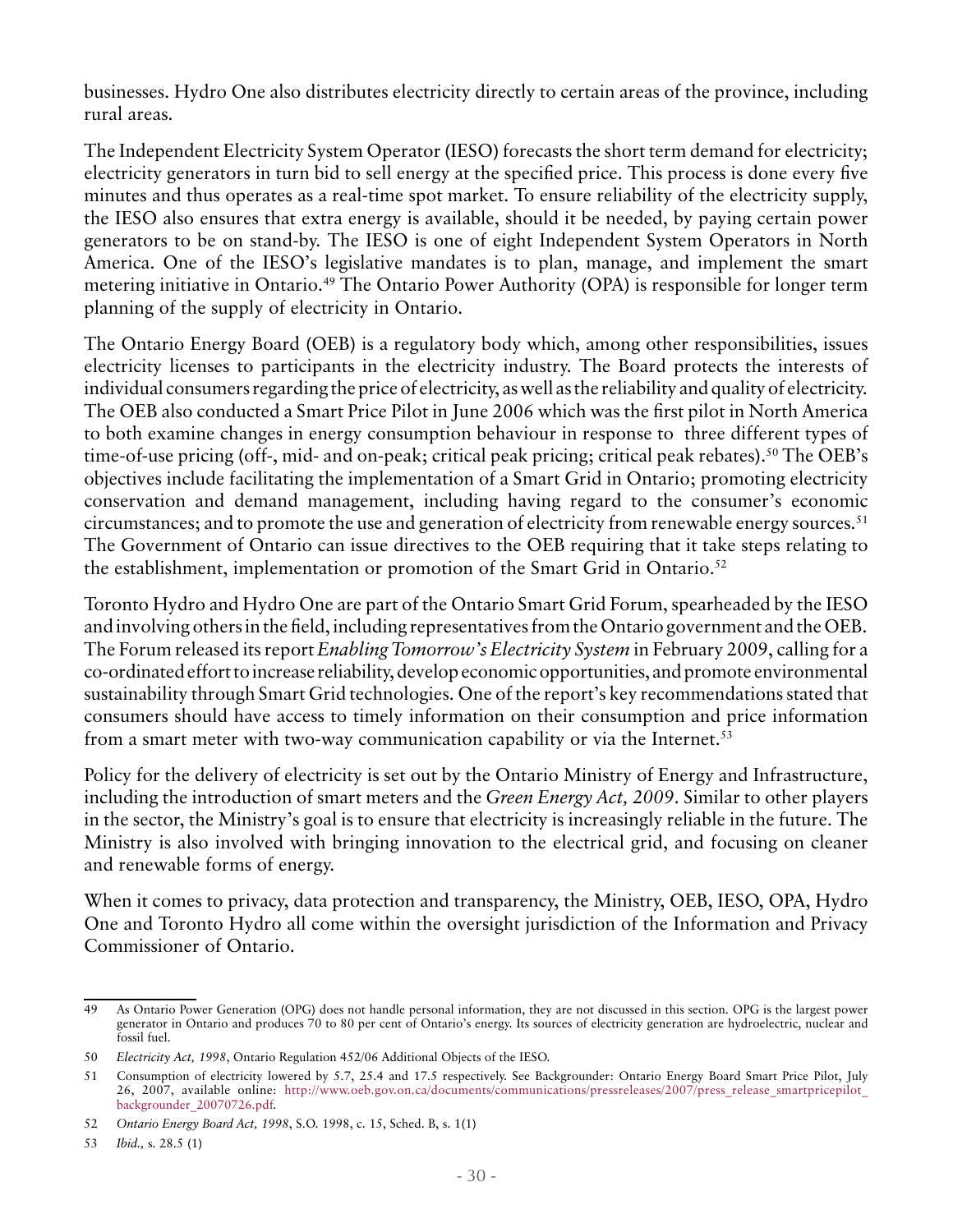

# Appendix C

## Fair Information Practices

By the late 1970s, information and communication technologies were facilitating a growing global trade in, and processing of, personal data. As various countries passed laws restricting the unlawful storage of personal data, the storage of inaccurate personal data, or the abuse or unauthorized disclosure of such data, worries arose that global trade would be constrained by the growing patchwork of national laws. In a far-sighted initiative, members of the Organisation for Economic Co-operation and Development (OECD) came together and agreed to codify a set of principles that might serve as a framework for countries to use when drafting and implementing their own laws. The result was the 1980 OECD Guidelines on the Protection of Privacy and Transborder Flows of Personal Data. Since 1980, these voluntary "fair information practices" (FIPs) have been widely adopted around the world in statutes, standards, codes of practice, information technologies, and in norms and common practices. In Canada, for example, businesses, consumers and the government agreed to adopt a comprehensive set of privacy practices, known as the Model Code for the Protection of Personal Information (CAN/CSA-Q830-96) or CSA Privacy Code (see below), which was subsequently incorporated in its entirety into Canada's private sector privacy law.54 The Ontario *Freedom of Information and Protection of Personal Information Act* and municipal counterpart base their privacy protection rules on fair information practices, which are the basis for privacy legislation in most jurisdictions around the world.<sup>55</sup>

The National Institute of Standards and Technology (NIST) in the United States has primary responsibility to coordinate development of a framework for the Smart Grid that includes protocols and model standards for information management to achieve interoperability of smart grid devices and systems. Since advancing the Smart Grid is a priority for the Obama administration, NIST has expedited its standards development process. In its Second Draft Smart Grid Cyber Security Strategy and Requirements (NIST IR 7628) document, NIST uses fair information practice principles in discussing privacy considerations for the Smart Grid.<sup>56</sup>

In Ontario, utilities have been adhering to privacy law and fair information practices for years.

• Hydro One's Privacy Code reflecting these practices is available publically at: http://www. hydroone.com/OurCompany/Documents/privacy\_code.pdf.

<sup>54</sup> *Enabling Tomorrow's Electricity System: Report of the Ontario Smart Grid Forum*, available online: http://www.ieso.ca/smartgridreport.

<sup>55</sup> See Schedule 1, *Personal Information Protection and Electronic Documents Act*, (2000, c. 5). See also A. Cavoukian, Privacy by Design, Ch. 16, available online: http://www.privacybydesign.ca/pbdbook/PrivacybyDesignBook-ch16.pdf. While there is a range of privacy principles (or 'fair information practices principles'), with OECD privacy principles at the beginning of the privacy spectrum, Privacy by Design the next wave of privacy protection principles. See next section.

<sup>56</sup> See http://www.nist.gov/smartgrid/.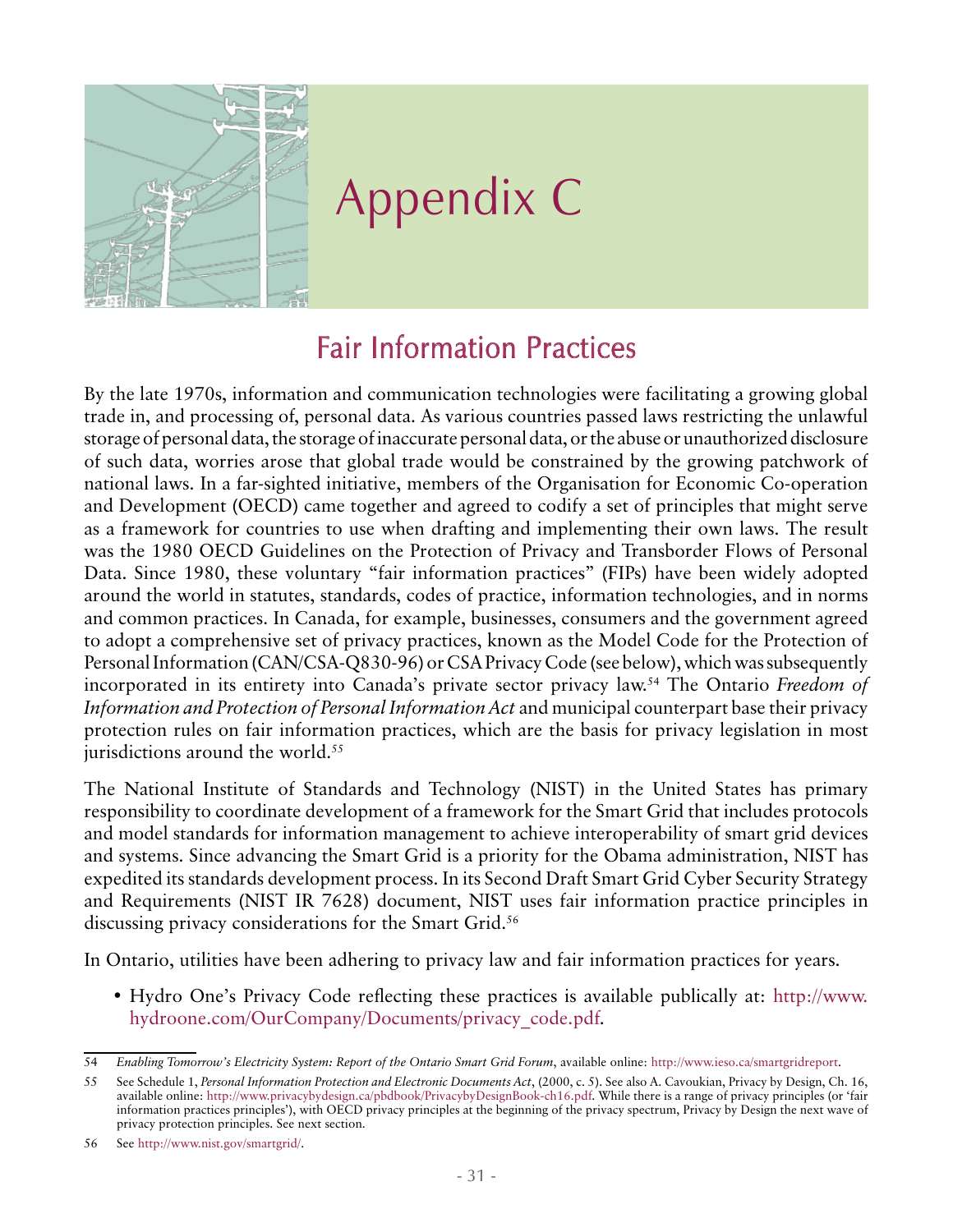• Toronto Hydro's Privacy Policy Statement reflecting these practices is available publically at: http://www.torontohydro.com/sites/electricsystem/pages/privacypolicy.aspx

See below for the CSA Privacy Code principles:<sup>57</sup>

### 1. Accountability

An organization is responsible for personal information under its control and shall designate an individual or individuals who are accountable for the organization's compliance with the following principles.

## 2. Identifying Purposes

The purposes for which personal information is collected shall be identified by the organization at or before the time the information is collected.

### 3. Consent

The knowledge and consent of the individual are required for the collection, use, or disclosure of personal information, except where inappropriate.

### 4. Limiting Collection

The collection of personal information shall be limited to that which is necessary for the purposes identified by the organization. Information shall be collected by fair and lawful means.

### 5. Limiting Use, Disclosure, and Retention

Personal information shall not be used or disclosed for purposes other than those for which it was collected, except with the consent of the individual or as required by law. Personal information shall be retained only as long as necessary for the fulfillment of those purposes.

### 6. Accuracy

Personal information shall be as accurate, complete, and up-to-date as is necessary for the purposes for which it is to be used.

### 7. Safeguards

Personal information shall be protected by security safeguards appropriate to the sensitivity of the information.

### 8. Openness

An organization shall make readily available to individuals specific information about its policies and practices relating to the management of personal information.

### 9. Individual Access

Upon request, an individual shall be informed of the existence, use, and disclosure of his or her personal information and shall be given access to that information. An individual shall be able to challenge the accuracy and completeness of the information and have it amended as appropriate.

### 10. Challenging

An individual shall be able to address a challenge concerning compliance with the above principles to the designated individual or individuals accountable for the organization's compliance.

<sup>57</sup> Privacy principles are found in the principles from the OECD Privacy Principles, the Generally Accepted Privacy Principles (GAPP), principles from ISO/IEC 27001, and concepts from ISTPA. The Global Privacy Standard modernizes the FIPs in the digital world, see: http:// http://www. ipc.on.ca/images/Resources/gps.pdf.